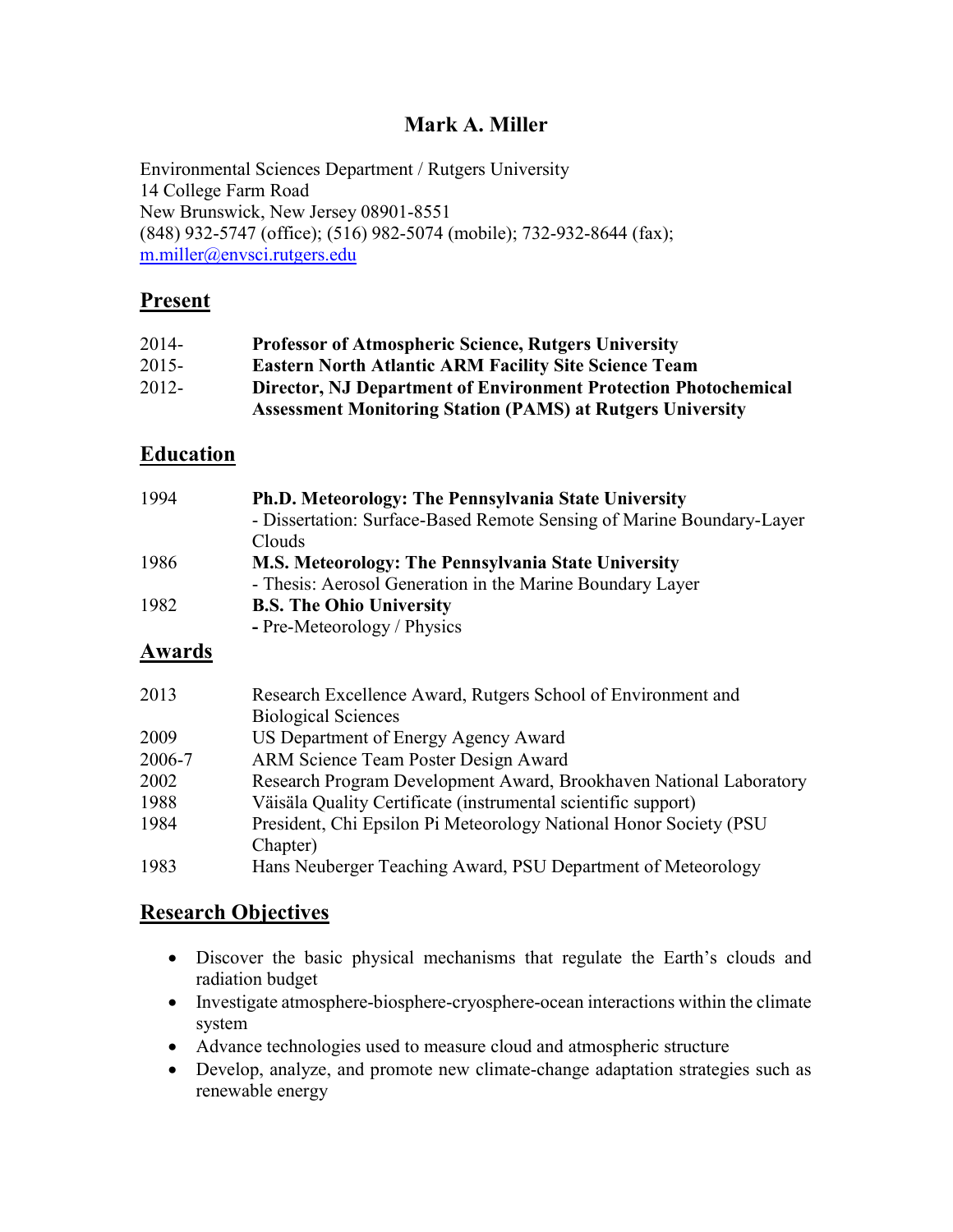# Teaching (past five years)

New Frontiers in Earth System Science (1 credit): graduate (new course, spring 2017; average instructor effect: 5.00/5.00) Physical Meteorology (3 credits); junior/senior undergraduate (average instructor effect:4.77/5.00 [5 semesters]) Remote Sensing of Oceans and Atmospheres (3 credits): junior/senior/graduate (average instructor effect: 4.65/5.00 undergraduate [5 semesters]; 4.86/5.00 graduate<sup>\*</sup>) Atmospheric Physics; graduate (average instructor effect:4.79/5.00 [2 semesters]) Atmospheric Thermodynamics (3 credits); junior/senior undergraduate (average instructor effect: 4.56/5.00) Seminar in Atmospheric Science; (average instructor effect: 4.81/5.00) Portals to Academic Study Success; freshmen on academic probation (average instructor effect: 4.89/5.00) Byrne Seminar: Watching the Earth Breathe: Validation of the Space-Based Carbon Observatory (fall 2015; average instructor effect: 4.71/5.00)

# Grants (2008-2020)

- -US Department of Energy, 747K (Rutgers portion of a larger grant), (2015-2020): Microphysical-Macrophysical Interactions in Low Cloud Systems over the Eastern North Atlantic-(PI: 100% participation)
- US Department of Energy, 439 K, 2017-2020: Connecting the Radiative Influences of Aerosol upon the Mass Flux Profiles of Shallow Cumuli across the Southeast Atlantic Ocean Basin and its Boundaries (PI: 100% participation with former Ph.D. student in my group as Co-I)
- NJ Department of Environmental Protection, 483 K, 2012-2022: Photochemical Assessment Monitoring Site Meteorological Observations (PI: 100% participation)
- -National Science Foundation, Wyoming King Air Deployment, aircraft hours, 2017: The Student Experience in Airborne Research in the Mid-Atlantic Region (SEAR-MAR); in collaboration with Millersville University, Penn State University, and University of Maryland-Baltimore County (Co-I, 30% participation)
- -National Science Foundation, Cheyenne Supercomputer Time Allocation; 800 hours, 2019-2020: simulations of Eastern North Atlantic clouds (Kazemi-Rad and Miller, 2020)
- US Department of Energy, 2.29 M, PI, 2008-2015: Atmospheric Systems Research Program Mobile Facility Site Science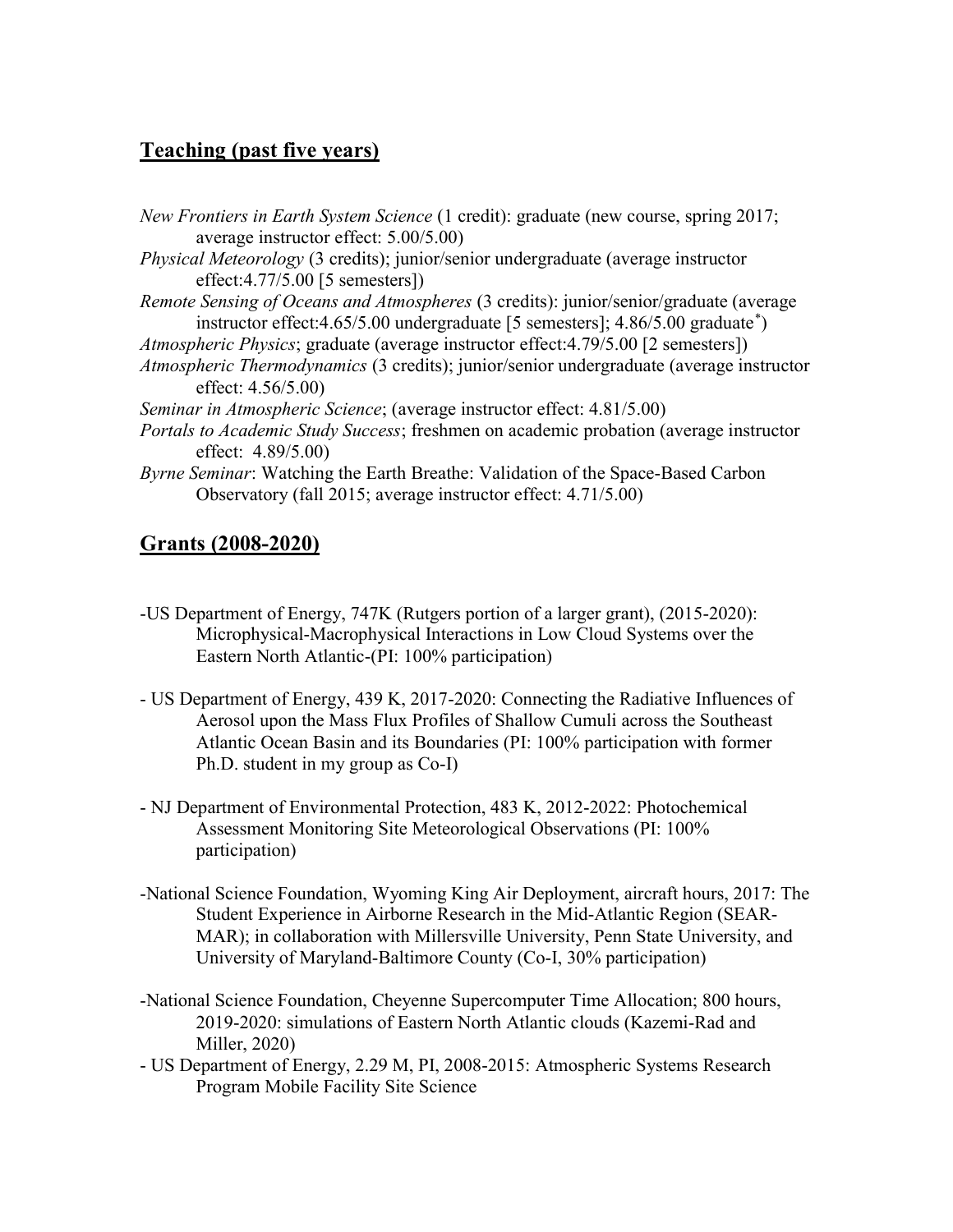# Graduate Student and Professional Staff Supervision

#### Post Ph.D. Qualifier and Graduated:

- Qiuxuan Zheng, Ph.D. 2022, Drizzle Evaporation and Sub-cloud Turbulence in Marine Boundary Layer Clouds (Post-Qualifier)
- Melissa Kazemi-Rad, Ph.D. 2020, Summertime Post-Cold Frontal Marine Stratocumulus Transition Processes over the Eastern North Atlantic (graduated)
- Jennifer Kafka, Ph.D., 2020, Solar Energy Collection in Complex Radiation Fields: Implications for Large and Infrastructure-Constrained Panel Arrays (graduated)
- Kwang, Zhongyou, Ph.D, ABD, 2018, terminated graduate study to accept a position in industry
- Lynne Trabachino, Ph.D. ,2016, The Significance of Convective Cloud Microphysics for Climate Model Simulations of Rainfall in the West African Sahel at Seasonal Time Scales (graduated)
- Allison Marquardt Collow, Ph.D.,2015, An Analysis of the Radiation Budget in Two Tropical Continental Atmospheric Columns (graduated)
- David Langer, M.S., 2015, non-thesis essay: An Analysis of Hadley Cell Polar Extent Indicators Derived from Radiosonde Data (graduated)
- Preethi Ganapathy, M.S., 2012, non-thesis essay: Simulating 3-D Clouds and Radiation (graduated)
- Greg Lehenbauer, M.S., 1997, Using the WSR-88D to Determine Cloud Heights and Fractional Coverage (Primary supervision for University of Kansas – completed in absentia)

## Post-Doctoral Students and Professional Staff Supervised (Rutgers only):

- Dr. Virendra Ghate, Research Faculty, Department of Environmental Sciences (2010- 2013); acquired first independent grant in 2012 and second in 2013
- Dr. Byung-Gon Kim, (Co-mentor); Post-doctoral student; Brookhaven National Laboratory (2001-2002)
- Dr. Kirstie Stramler- Post-doctoral student; Brookhaven National Laboratory (2006)
- Dr. Bryan Raney Research Associate (current; partial supervision)
- Matt Drews B.S. Research Support (hourly, current)
- Lu Wang, M.S. Research Support (hourly) currently a Ph.D. student (Colorado) Robert Zahn B.S. - Research Support (hourly)

## Current Graduate Students:

Quixuan Zheng, post-qualifier, Ph.D. (expected 2022 grad) Matthew Drews, M.S. (expected 2020 grad) John Plavacic, M.S. (expected 2020 grad)

## Graduate Committees:

Juan Perex Arango -- Ph.D. (current)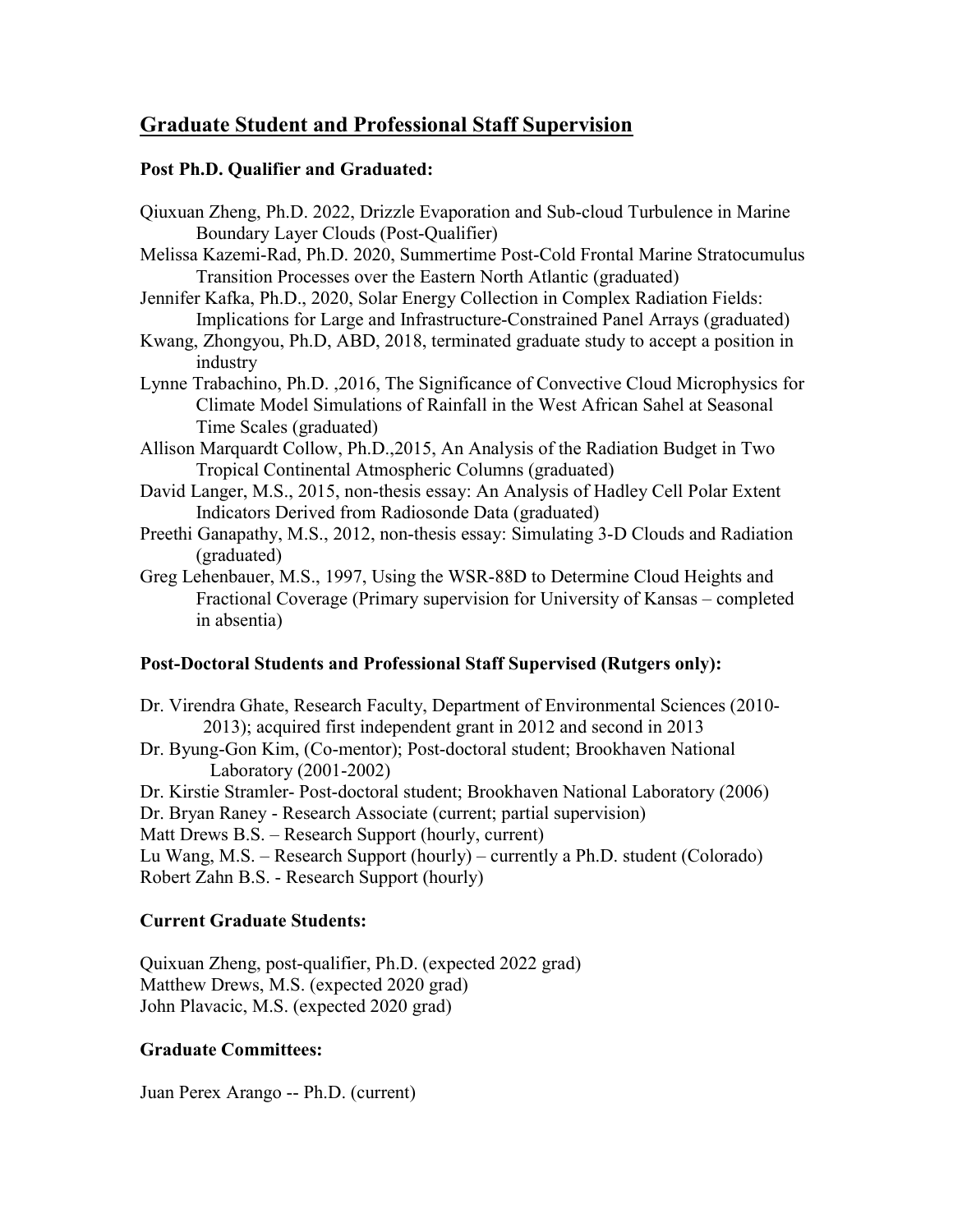Alexandra Ramos – Ph.D. (completed 2020) Zhiren Wang – Ph.D. (completed 2013) Natasha Hodas – Ph.D. (completed 2013) Brian Marmo – M.S. (completed 2013) Jessie Sagona – Ph.D. (completed 2013) Ben Kravitz - Ph.D. (completed 2011) Andy Sandy – Ph.D. (completed 2010) Brian Cerruti - M.S. (completed 2010) Craig Anderson- M.S. (completed 2009)

## Ph.D. Oral Examination Committees

Brian Zambri (Spring 2017), Melissa Kazemi Rad (Spring 2017), Jennifer Kafka (Spring 2014), Zhongyu Kuang (Spring 2013), David Langer (Spring 2013), Allison Marquardt (Spring 2012), Lynne DiPretore Trabachino (Spring 2011), Lili Xia (Spring 2011), Natasha Hodas (Fall 2010), Zhiren Wang (Spring 2010), Michael Erb (Spring 2009), Jessie Sagona (Spring 2009)

## G.H. Cook Undergraduate Honors Thesis Advisees:

Zachary Mages (2019-2020), Joey Fogarty (2017-2018), Alexa Marcovecchio (2017- 2018), Valerie Thaler (2017-2018), Jacob Carlin (Spring 2012; Co-Advisor with V. Ghate), Jeffrey Deppa (2010-2011)

## Rutgers Honors Undergraduate Students Supervised

Zachary Mages, (2017-2020)

## Undergraduate Research Projects Supervised

Derek Maciolek(2020), Joseph Slezak (Spring, 2015), Michael Lee (Spring, Summer 2014), David Grace (Summer 2013), Ross Giarratana (Fall 2012), Samantha Motley (Fall 2012), Matthew Drews (Spring 2012), Teresa Sikorski (Spring 2012), Daniel Manzo (Summer 2011), Kelly Ann Cicalese (Summer 2010), Nick Mangieri (Fall 2009), Courtney Tait (Summer 2010), Allison Parker, Nick Mangieri (Spring 2008)

# Chronology of Positions

- 2015- Eastern North Atlantic ARM Facility Site Science Team
- 2014- Professor, Rutgers University
- 2012- Director, NJ Department of Environment Protection Photochemical Assessment Monitoring Station (PAMS) at Rutgers University
	- -Trace gas and aerosol monitoring
	- -Wind profiler and tower-based meteorological monitoring
- 2016-2019 Chair, Chancellor's Advisory Committee on Metrics and Analytics, Rutgers University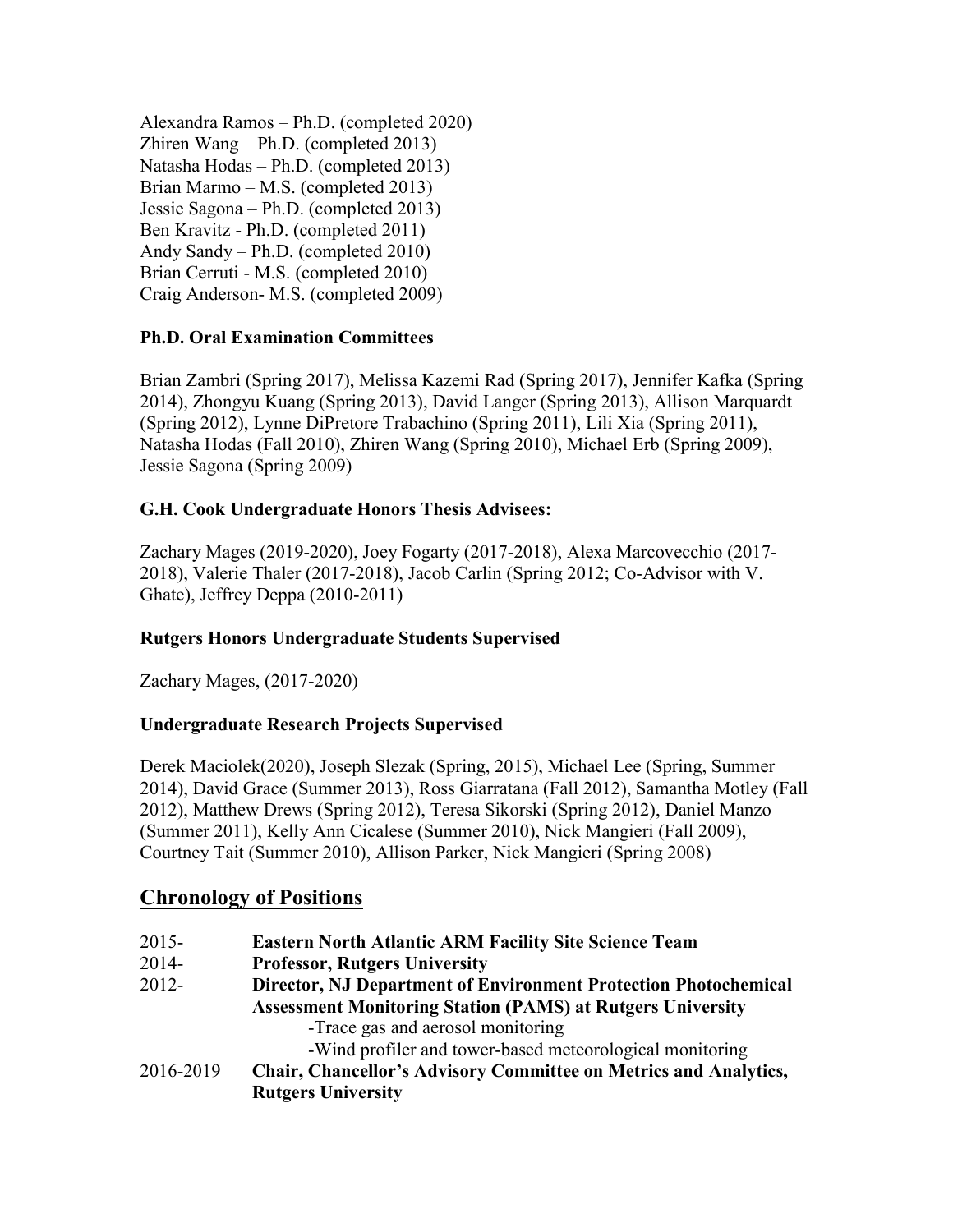| 2015-2017 | Director, Institute for Earth, Ocean and Atmospheric Science,<br><b>Rutgers University</b>                                            |
|-----------|---------------------------------------------------------------------------------------------------------------------------------------|
| 2012-2016 | <b>Associate Editor, Journal of Climate and Applied Meteorology</b>                                                                   |
|           | -Specialization: Remote Sensing, Cloud and Radiation Physics                                                                          |
| 2008-2014 | Director, Graduate Program in Atmospheric Science, Rutgers                                                                            |
|           | University                                                                                                                            |
| 2007-2013 | <b>Associate Professor, Rutgers University (Tenure 2007)</b>                                                                          |
| 2003-2014 | <b>Site Scientist, Atmospheric Radiation Measurement (ARM) Mobile</b>                                                                 |
|           | <b>Facility</b>                                                                                                                       |
|           | - Transportable cloud, aerosol, and climate observatory                                                                               |
|           | (www.arm.gov)                                                                                                                         |
|           | - Deployments: Africa, Germany, China, Portuguese Azores, India,                                                                      |
|           | USA, Brazil                                                                                                                           |
| 2004-2007 | <b>Associate Chief Scientist, ARM, www.arm.gov</b>                                                                                    |
|           | -DOE climate science program (Annual Budget $\sim$ \$60 M/year)                                                                       |
|           | -Responsibilities included scientific guidance and vision                                                                             |
| 2001-2007 | Leader, Cloud Properties Group, Brookhaven National Laboratory                                                                        |
|           | -Created group in 1998 and recruited 4 new PI's                                                                                       |
|           | -5 Pi's, 6 M.S.-level support staff, 2 post-docs (2.5 M/yr. budget)                                                                   |
|           | -Group focus: surface and satellite remote sensor measurements of                                                                     |
|           | cloud, aerosol, and radiation interaction                                                                                             |
| 2001-2007 | <b>Scientist, Brookhaven National Laboratory</b>                                                                                      |
| 1999-2000 | <b>Associate Scientist, Brookhaven National Laboratory</b>                                                                            |
| 1997-1999 | <b>Associate Editor: Weather and Forecasting</b>                                                                                      |
| 1997-1998 | -Specialization: Remote Sensing, Cloud and Radiation Physics                                                                          |
|           | <b>Assistant Scientist, Brookhaven National Laboratory</b><br><b>Adjunct Faculty: Course Instructor, State University of New York</b> |
|           | (Stony Brook)                                                                                                                         |
|           | -Weather Prediction II (ATM 347), senior level synoptic                                                                               |
|           | meteorology                                                                                                                           |
| 1994-1996 | DOE Global Change Post-Doctoral Fellowship, Brookhaven National                                                                       |
|           | Laboratory                                                                                                                            |
| 1989-1994 | <b>Course Instructor and Research Assistant, The Pennsylvania State</b>                                                               |
|           | <b>University</b>                                                                                                                     |
|           | -Instructor Oceans (Meteo 22), non-major Physical Oceanography                                                                        |
|           | -Teaching assistant (Meteo 422/522), Advanced Synoptic                                                                                |
|           | Meteorology                                                                                                                           |
|           | -Two large field deployments of prototype cloud observing system;                                                                     |
|           | FIRE II and ASTEX                                                                                                                     |
| 1987-1988 | Tycho Technology Inc. (subsidiary of Vaisala Inc.), Boulder, Colorado                                                                 |
|           | -Designed and manufactured UHF and VHF radar systems                                                                                  |
|           | -Responsibilities: staff meteorologist, radar product design                                                                          |
| 1984      | Summer Scientific Associate Naval Postgraduate School, Monterey,                                                                      |
|           | California                                                                                                                            |
|           | --Marine aerosol research                                                                                                             |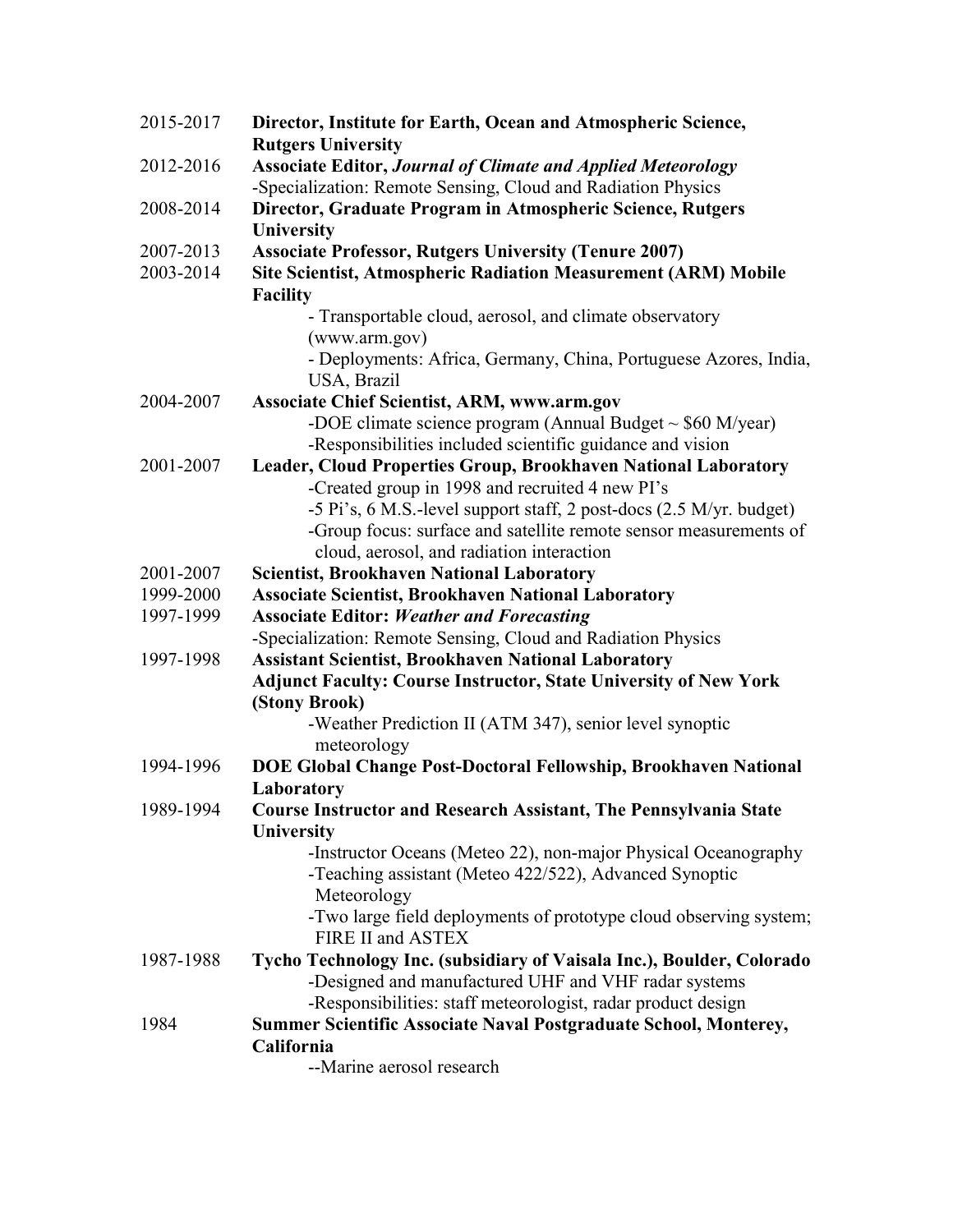1982-1986 Course Instructor and Research Assistant, The Pennsylvania State **University** -Site Manager (1985): Cross-Appalachian Tracer Experiment –Instructor Meteorology 3, Non-Major Meteorology (over 1000 students during period) -Instructor Meteorology 3 Laboratory (1982)

### Peer-Reviewed Publications

- [69] Wang, J., R.Wood, M.Jensen, C. Chiu, M.A. Miller and co-authors, 2021: Aerosol and Cloud Experiments in the Eastern North Atlantic (ACE-ENA), Bull. Amer. Met. Soc., (submitted)
- [68] Collow, A.M, M. A. Miller, L.C. Trabachino, M.P. Jensen, M. Wang, 2020: Radiative heating profiles over the South-East Atlantic Ocean during the 2016 and 2017 biomass burning seasons, Atmos. Chem. Phys., 20, 1–18, https://doi.org/10.5194/acp-2020-106
- [67] Kazemirad, M. and M.A. Miller, 2020: Summertime post-cold-frontal marine stratocumulus transition processes over the Eastern North Atlantic. J. Atmos. Sci., 77, 2011–2037, https://doi.org/10.1175/JAS-D-19-0167.1.
- [66] Kafka, J. and M.A. Miller, 2020: The dual angle solar harvest (DASH) method: a new method for organizing large solar panel arrays in partly cloudy climates, Renewable Energy, 155, 531-546, https://doi.org/10.1016/j.renene.2020.03.025
- [65] Kafka, J. and M.A.Miller, 2018: A climatology of solar irradiance and its controls across the United States: implications for solar panel orientation, Renewable Energy, 135, 897-907, https://doi.org/10.1016/j.renene.2018.12.057.
- [64] Lin, Q, Zhang G., Yang, Y., Peng, L, Bi, X, Fu, Y, Li, M., Chen, D, Miller, M.A., Liu, F., Lian, X., Ou, X., Wang, Peng, P., Sheng, G., and Zhou, Z., 2018: In-cloud formation of secondary species in the iron-containing particles, Atmospheric Chemistry and Physics Discussions. 1-34. 10.5194/acp-2018-894. DOI: 10.5194/acp-2018-894
- [63] Zhang, G., L.Peng, Q.Lin, Y. Yang, F. Jiang, F. Liu, W. Song, D. Chen, Z. Cai, X. Bi, M.A. Miller, M. Tang, X. Wang, W. Huang, P.Peng, and G. Sheng ,2018: Investigation of the enhanced oxalate formation in Fe-containing particles, , Envir. Sci. Tech. https://doi.org/10.1021/acs.est.8b05280.
- [62] Salmon, O.E., P.B. Shepson, X. Ren, A.M. Collow, M.A. Miller, A.G. Carlton, M.L. Cambaliza, A. Heimburger, D.P. Sarmiento, J.D. Fuentes, B.H. Stirm, R. Grundman, R.R. Dickerson, J. Whetstone, 2017: Urban Emissions of of Water Vapor in winter, J. Geophys. Res. Atmos. J. Geophys. Res. Atmos., 122, 9467– 9484, doi: 10.1002/2016JD026074.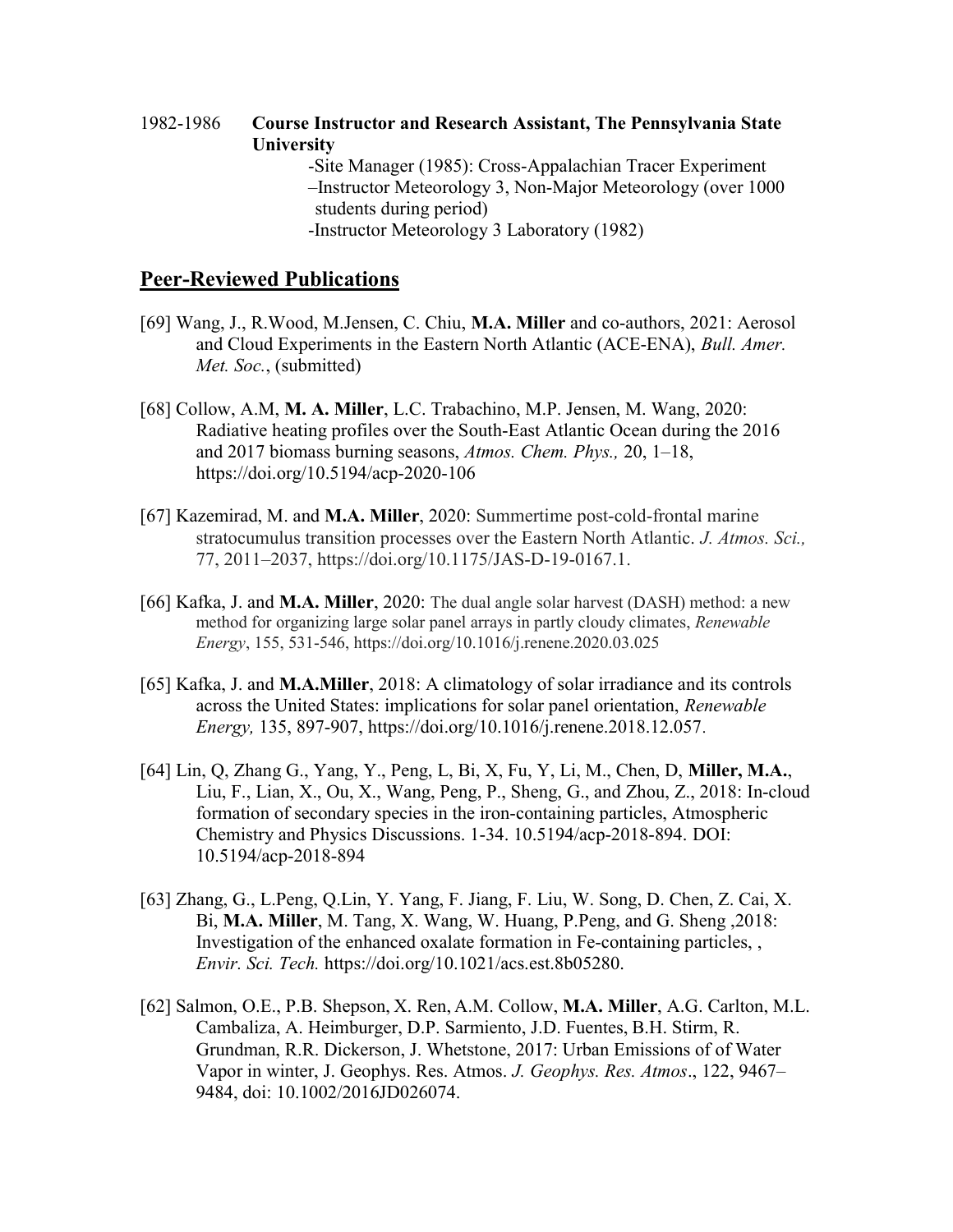- [61] Wood, R, M. Jensen, J. Wang, M.A. Miller, and co-authors, 2016: Planning the next decade of coordinated research to better understand marine low clouds, Bull. Amer. Met. Soc., 97, 1699-1702.
- [60] Collow, A.M. and M.A. Miller, 2016: The seasonal cycle of the radiation budget and cloud radiative effect in the Amazon rainforest, J. Climate, 29, 7703-7722.
- [59] Collow, A.M., M.A. Miller, and L. Trabachino, 2016: Cloudiness over the Amazon rainforest: meteorology and thermodynamics, J. Geophys. Res., 121, 7990-8005.
- [58] Martin, S., P.Artaxo, L.Machado, A. Manzi, R. Souza, C. Schumacher, J. Wang, J. Brito, J. Brito, K. Jardine, A. Medeiros, de Sa, S., Biscaro, T., Calheiros, A., Portela, B., M.A. Miller, and co-authors, 2016: The Green Ocean Amazon Experiment (GoAmazon2014/15) observes pollution affecting gases, aerosols, clouds, and rainfall over the rainforest, Bull. Amer. Met. Soc., 98, 981-997.
- [57] Ghate, V.P., M.A. Miller, and B.A. Albrecht, 2015: Similarities and differences between cumulus-topped marine boundary layers, Mon. Wea. Rev., 144, 681-701, DOI: 10.1175/MWR-D-15-0110.1.
- [56] Moustafa, S.E., A.K. Rennermalm, L.C. Smith, M.A. Miller, and J.R. Mioduszewski, L.S. Koenig, M.G. Hom, and C.A. Shuman, 2015: Multi-modal albedo distributions in the ablation zone of southwest Greenland's ice sheet, The Cryosphere, 9, 905-923, doi:10:5194/tc-9-905-2015.
- [55] Collow, A.M., V.P. Ghate, M.A. Miller, and L. Trabachino, 2015: A one-year study of the diurnal cycle of meteorology, clouds, and radiation in the West African Sahel region, Quart. J. Royal Met. Soc., 142, 16-29, doi:10.1002/qj.2623.
- [54] Berg, L.K., J.D. Fast, J.C. Barnard, M.A. Miller, and co-authors, 2016: The two column aerosol project: phase I overview and impact of elevated aerosol layers on aerosol optical depth, J. Geophys. Res. Atmos., 121, 336–361, doi: 10.1002/2015JD023848.
- [53] Miller, M.A., K. Nitschke, T.P. Ackerman, W.R. Ferrell, N. Hickmon, and M. Ivey, 2016: The ARM Mobile Facilities. Meteorological Monographs, 57, 9.1– 9.15, https://doi.org/10.1175/AMSMONOGRAPHS-D-15-0051.1
- [52] Kollias, P., E.E.Clothiaux, T.P.Ackerman, B.A. Albrecht, K. B. Widener; K.P. Moran; E.P. Luke; K.L. Johnson; N. Bharadwaj; J. B. Mead; M.A. Miller; J. Verlinde; R.T. Marchand; G.G. Mace, 2015: Development and Applications of ARM Millimeter Wavelength Cloud Radars, Chapter, AMS Monograph, The first 20 years of ARM (in press)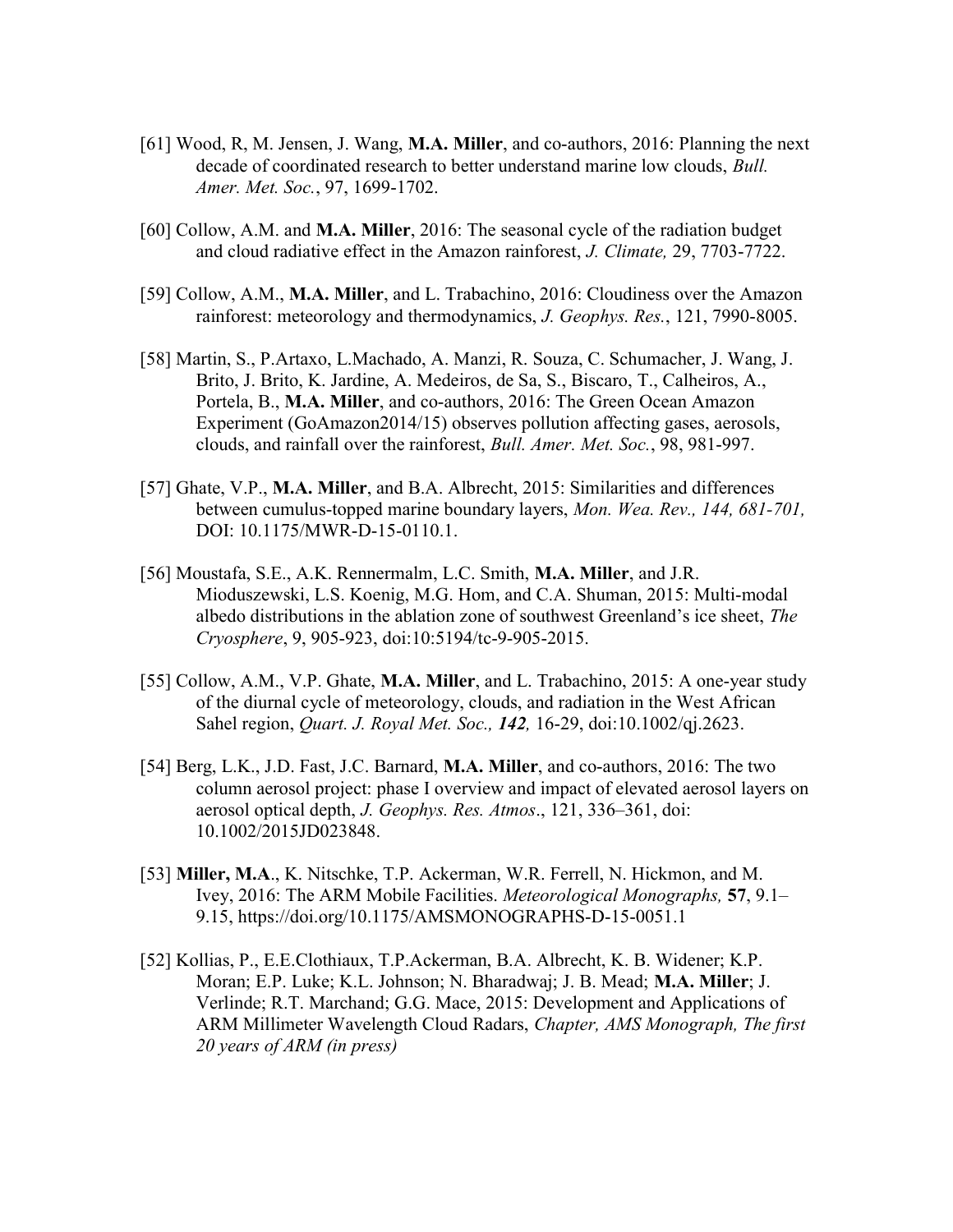- [51] Ghate, V.P., M.A. Miller, B.A. Albrecht, and C.W. Fairall, 2014: Thermodynamic and radiative structure of stratocumulus-topped boundary layers, J. Atmos. Sci., 72, 430-451.
- [50] Wood, R., M. Wyant, C. Bretherton, M.A. Miller and co-authors, 2014: Clouds, aerosol, and precipitation in the marine boundary layer: an ARM Mobile Facility Deployment, Bull. Amer. Met Soc.,,doi:10.1175/BAMS-D-13-00180.1
- [49] Ghate, V.P, B.A. Albrecht, M.A. Miller, A. Brewer, and C.W. Fairall, 2014: Turbulence and Radiation in Stratocumulus Topped Marine Boundary Layer: A Case Study from VOCALS-Rex, J. Appl. Meteor. Climatol., 53 (1), 117-135. doi:10.1175/JAMC-D-12-0225.1
- [48] Kravitz, B., A. Robock, D.T. Shindell, and M.A. Miller, 2012, Sensitivity of stratospheric geoengineering with black carbon to aerosol size and altitude of injection, J. Geophys. Res., 117, D09203, doi:10.1029/2011JD017341.
- [47] Miller, M.A., V.P. Ghate, R. Zahn, 2012, The radiation budget of the West African Sahel and its controls: a perspective from observations and global climate models, J. Climate, 25, DOI: 10.1175/JCLI-D-11-00072.1.
- [46] Kim, Y.G., B.G. Kim, M.A. Miller, Q. Min, and C.K. Song, 2012, Enhanced aerosol-cloud relationships in more stable adiabatic clouds, Asia-Pacific J. Atmos. Sci., 48, 283-293, doi: 10.1007/s13143-012-0028-0.
- [45] Ghate, V.P., M.A. Miller, L. DiPretore, 2011, Vertical velocity structure of marine boundary layer trade wind cumulus clouds, J. Geophys. Res. 116, D16206, doi:10.1029/2010JD015344.
- [44] Ching, J., N. Riemer, M. Dunn, and M.A. Miller,2010, In-cloud turbulence structure of marine stratocumulus, Geophys. Res. Lett., doi:10.1029/2010GL045033.
- [43] Kollias, P., M.A. Miller, K. Johnson, M. Jensen, and D. Troyan, 2009: Cloud, thermodynamic, and precipitation observations in West Africa during 2006, J. Geophys. Res., 114, D00E08, doi:10.1029/2008JD010641.
- [42] McComiskey, A., G. Feingold, S. Frisch, D. Turner, M.A. Miller, and J. Ogren, 2009: An assessment of aerosol-cloud interactions in marine stratus clouds based on surface remote sensing, J. Geophys. Res., 114, D09203, doi:10.1029/2008JD011006.
- [41] Williams, E., N. Nathou, E. Hicks, C. Pontikis, B.Russell, M.A. Miller, and M.J. Bartholomew, 2009: The electrification of dust-lofting gust fronts ('Haboobs') in the Sahel, Atmospheric Research, 91, 292-298.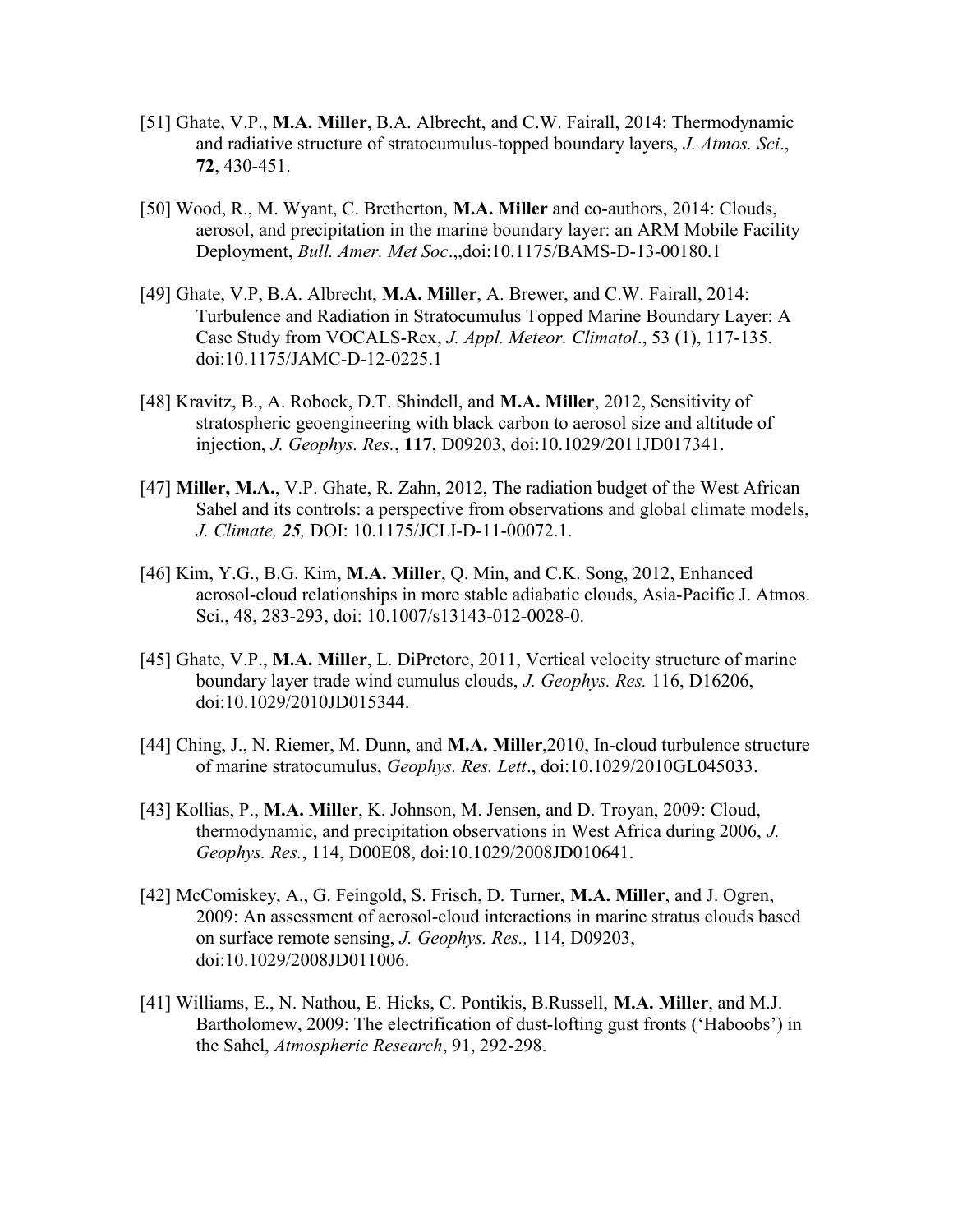- [40] Slingo, A., N.A. Bharmal, G.J. Robinson, J.J. Settle, R.P. Allan, H.E. White, P.J. Lamb, M.A. Lele, D.D. Turner, S. McFarlane, E. Kassianov, J. Barnard, C. Flynn, and M. A Miller, 2008: Overview of observations from the RADAGAST experiment in Niamey, Niger. Part 1: meteorology and thermodynamic variables. J. Geophys. Res, 113, doi: 10.1029/2008JD009909.
- [39] Wulfmeyer, V., A. Behrendt, H-S., Bauer, M.A. Miller and co-authors, 2008: The convective and orographically-induced precipitation study. Bull. Amer. Met Soc., 89, 1477–1486.
- [38] Kim, B.G., M.A. Miller, S.E. Schwartz, Y. Liu, and Q. Min, 2008: The role of adiabaticity in the aerosol first indirect effect, J. Geophys. Res, 113, D05210, doi:10.1029/2007JD008961.
- [37] Liu, Y. B.Geerts, M.A. Miller, P.H. Daum, and R. McGraw, 2008: Threshold radar reflectivity for drizzling clouds, Geophys. Res. Lett., 35, L03807, doi:10.1029/2007GL031201.
- [36] Pinker, R.T., D. Sun, M.A. Miller, and G.J. Robinson, 2007: Diurnal cycle of land surface temperature in a desert encroachment zone as observed from satellites, Geo. Res. Lett. 34, L11809, doi:10.1029/2007GL030186.
- [35] Miller, M.A. and A. Slingo, 2007: The Atmospheric Radiation Measurement (ARM) Mobile Facility (AMF) and its first international deployment: measuring radiative flux divergence in West Africa, Bull. Amer. Met Soc., Bulletin of the American Meteorological Society, 88, 1229-1244.
- [34] Kollias, P., E.E. Clothiaux, M.A. Miller, B.A. Albrecht, G.L. Stephens, and T.P. Ackerman, 2007: Millimeter-Wavelength Radars-New Frontier in Atmospheric Cloud Research, Bull. Amer. Met Soc., 88, 1608-1624.
- [33] Liu, Y, P.H. Daum, R. McGraw, M.A. Miller, and S. Niu, 2006: Theoretical expression for the autoconversion rate of the cloud droplet number concentration, Geo. Res. Lett., L16821,doi:10.1029/2007GL030389.
- [32] Slingo, A., T.P. Ackerman, R.P. Allan, E.I. Kassianov, S.A. McFarlane, G.J. Robinson, J.C. Barnard, M.A. Miller, J.E. Harries, J.E. Russell, and S. Dewitte, 2006, Observations of the impact of a major Saharan dust storm on the Earth's radiation balance, Geo. Res. Lett., 10.1029/2006GL027869.
- [31] Mather, J.H., S.A. McFarlane, M.A. Miller, and K.L. Johnson, 2006: Cloud properties and associated heating rates in the Tropical Western Pacific, J. Geophys. Res, 112, doi:10.1029/2006JD007555.
- [30] Kollias, P., E.E. Clothiaux, M. A. Miller, E. Luke, K.L. Johnson, K.P. Moran, K.P. Widener, and B.A. Albrecht, 2006: The Atmospheric Measurement Program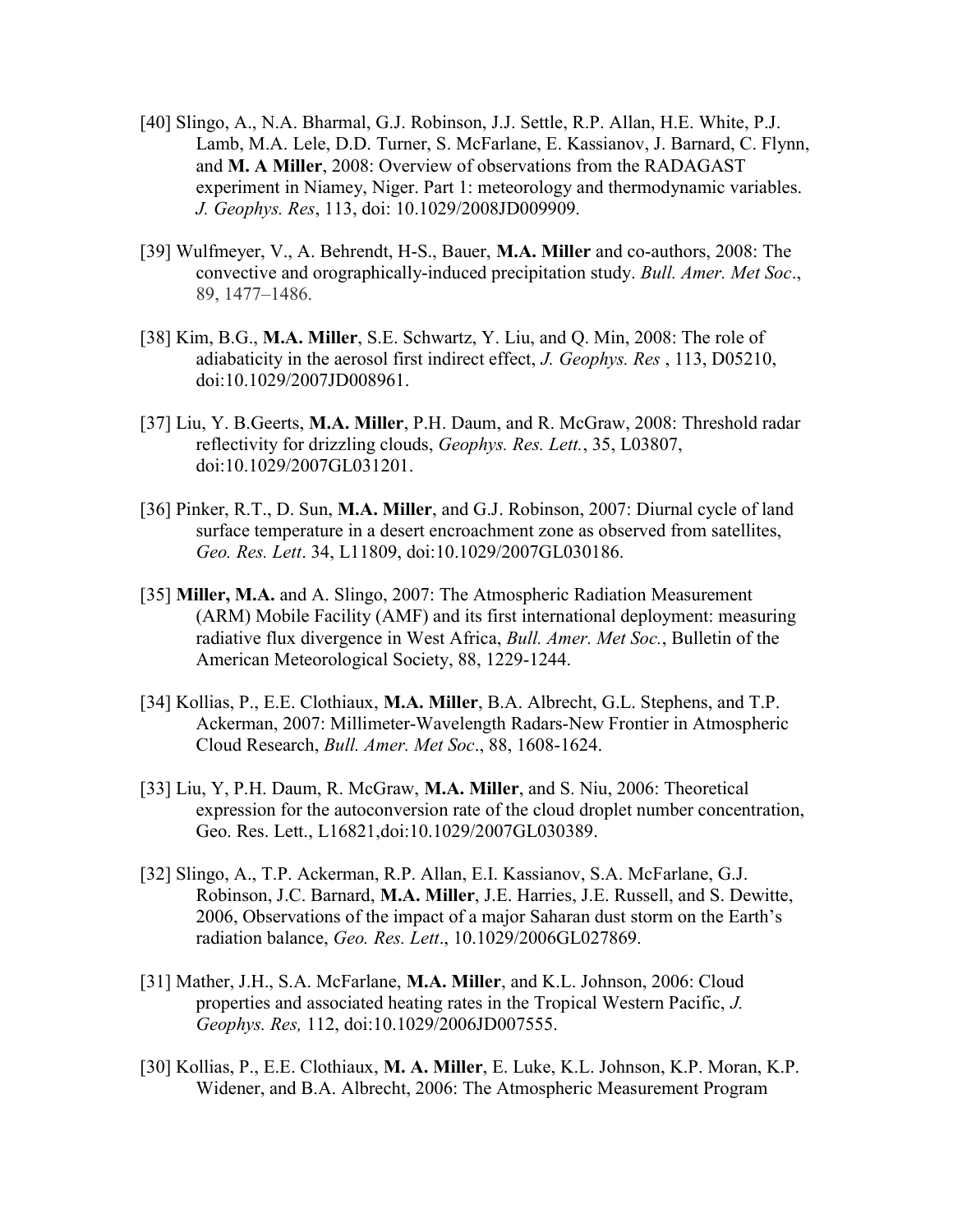cloud profiling radars: second generation sampling strategies, processing, and cloud data products, J. Atmos. Ocean. Tech., 24, 1199-1214.

- [29] Liu, Y., P. Daum, P.H. Daum, R. McGraw, and M.A. Miller, 2006: Generalized threshold function accounting for effect of relative dispersion on threshold behavior of autoconversion process, Geophys. Res. Let. 33, L11804, doi: 10.1029/2005GL025500.
- [28] Benkovitz, C.B, S.E. Schwartz, M.P. Jensen, M.A. Miller, 2006: Attribution of modeled atmospheric sulfate and SO2 in the Northern Hemisphere for June-July 1997, Atmospheric Chemistry and Physics, 6, 4723-4738,.
- [27] Turner, D., A. Vogelmann, M.A. Miller and coauthors, 2006: Optically thin liquid water clouds: their importance and our challenge, *Bull. Amer. Met Soc.*, 88, 177– 190.
- [26] Xie, S., Zhang, M.A., Branson, M., Cederwall, R.T., Del Genio, A.D., Eitzen, E.A., Ghan, S.J., Iacobellis, S.F., Johnson, K.L., Khairoutdinov, M., Klein, S.A., Kreuger, S.K., Wuyin, L., Lohmann, U., M.A. Miller and coauthors, 2005: Simulations of midlatitude frontal clouds by SCMs and CRMs during the March 2000 IOP, J. Geophys. Res., 110, D15S03, doi:10.1029/2004JD005119.
- [25] Miller, M.A., K. Knobelspiesse, R. Frouin, M.J. Bartholomew, R.M. Reynolds, C. Pietras, G. Fargion, P. Quinn, and F. Thieuleux, 2005: Analysis of shipboard aerosol optical thickness measurements from multiple sun photometers aboard the R/V Ronald H. Brown during ACE-Asia, Applied Optics, 44, 3805-3819.
- [24] Kollias, P., E.E. Clothiaux, B.A. Albrecht, M.A. Miller, K.P. Moran, and K.L. Johnson, 2004: The atmospheric radiation measurement program cloud profiling radars: an evaluation of signal processing and sampling strategies, J. Atmos. Ocean. Tech, 22, 930-947.
- [23] Benkovitz, C.M., S.E. Schwartz, M. P. Jensen, M. A. Miller, R. C. Easter and T.S. Bates, 2004:Modeling atmospheric sulfur over the Northern Hemisphere during the Aerosol Characterization Experiment 2 experimental period. J. Geophys. Res., 109, D22207,doi:10.1029/2004JD004939.
- [22] Diner, D.J., T.P Ackerman, T.L. Anderson, J. Bösenberg, A.J. Braverman, R.J. Charson, W.D. Collins, R. Davies, B.N. Holben, C. A. Hostetler, R.A. Kahn, J.V. Martonchik, R. Menzies, M.A. Miller, and coauthors, 2004: Progressive aerosol retrieval and assimilation global observing network (PARAGON): and integrated approach for characterizing aerosol climatic and environmental interactions, Bull. Amer. Met Soc., 85, 1491–1501.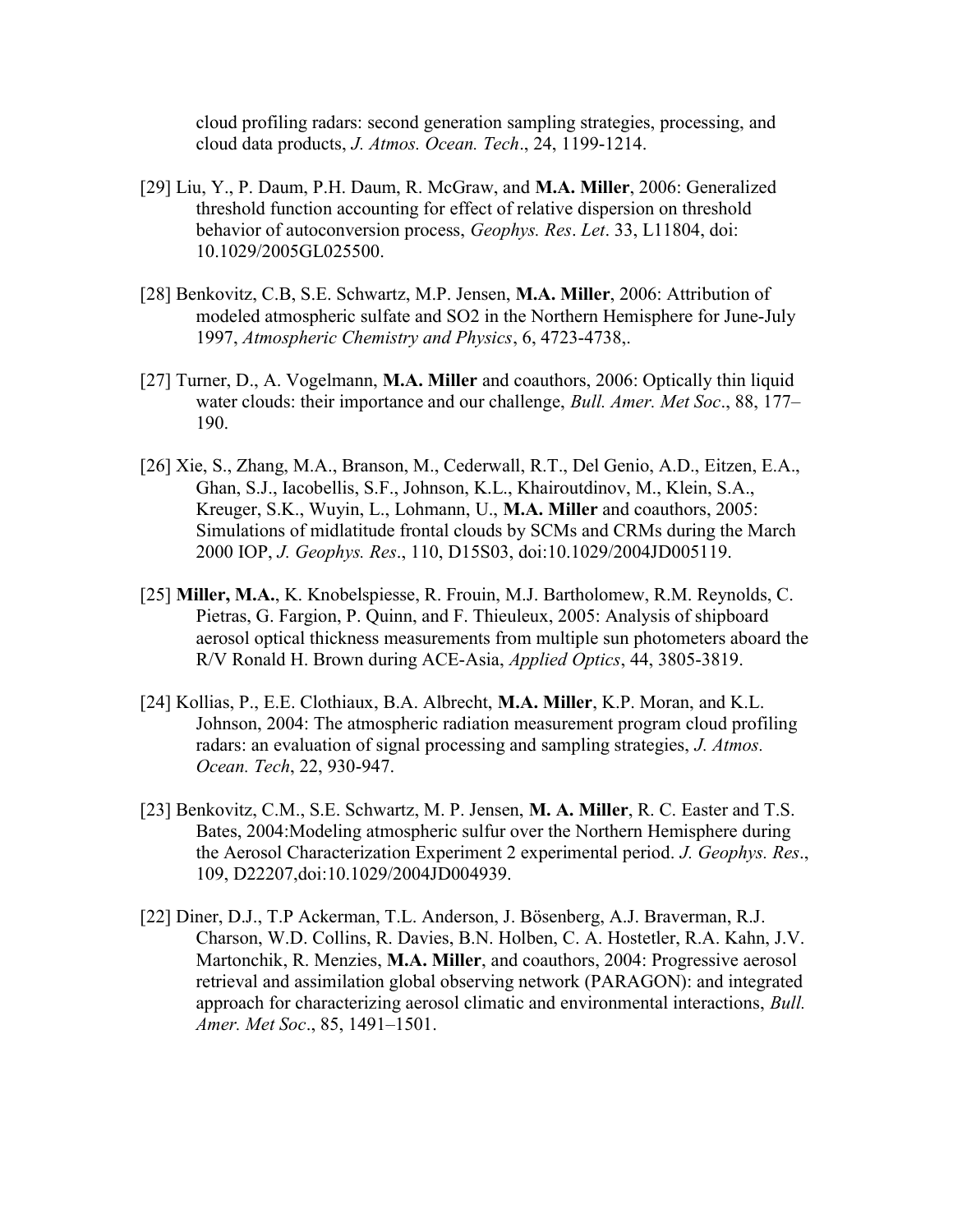- [21] Kahn, R.A., J. Ogren, T.P. Ackerman, J. Bösenberg, R.J. Charlson, D.J. Diner, B.N. Holben, M.A. Miller, R.T. Menzies, and J.H. Seinfeld, 2004: Aerosol data sources and their roles within PARAGON, Bull. Amer. Met Soc., 85, 1511-1522.
- [20] Diner, D.J., R.T. Menzies, R.A. Kahn, T.L. Anderson, J. Bösenberg, R.J. Charlson, B.N. Holben, C.A. Hostetler, M.A. Miller, and coauthors, 2004: Using the PARAGON framework to establish an accurate, consistent, and cohesive longterm aerosol record, Bull. Amer. Met Soc., 85, 1535-1548.
- [19] Halthore, R.N., M.A. Miller, J. Ogren, P. Sheridan, D. Slater, and T. Stoffel, 2004: Further developments in closure experiments for surface diffuse irradiance under cloud-free skies at a continental site. Geophys. Res. Let., 31, L07111.
- [18] Knobelspiesse, K.D., C. Pietras, G.S. Fargion, M. Wang, R. Frouin, M.A. Miller, A. Subramaniam and W.M. Balch, 2003: Maritime aerosol optical properties measured by handheld sun photometers. Remote Sen. of Env., 93, 87-106.
- [17] Miller, N.L, A.W. King, M.A. Miller, and coauthors, 2004: The DOE Water Cycle Pilot Study, Bull. Amer. Met Soc., 86, 359-374.
- [16] Miller, M.A., M.J. Bartholomew, and R.M. Reynolds, 2004: The accuracy of marine shadow-band measurements of aerosol optical thickness and Angstrom exponent. J. Atmos. Ocean. Tech., 21, 397-409.
- [15] Kim, B.G., S.E. Schwartz, M.A. Miller, and Q. Min, 2003: Effective radius of cloud droplets by ground-based remote sensing: relationship to aerosol. J. Geophys. Research, 108(D23), 4740-4758.
- [14] Benkovitz, C.A., M.A. Miller, S.E. Schwartz, O.Kwon, 2001: Dynamical Influences on the Distribution and Loading of  $SO<sub>2</sub>$  and Sulfate Over North America, the North Atlantic and Europe in April 1987. Geophysics, Geochemistry, Geosciences, Vol. 2, #2000GC000129.
- [13] Porter, J.N., M.A. Miller, C. Motell, and C. Pietras, 2001: Use of hand-held sun photometers for measurements of aerosol optical thickness at sea. J. Atmos. Ocean. Tech. Vol. 18, pp. 765-774.
- [12] Reynolds, M.R., M.A. Miller, and M.J. Bartholomew, 2001: A fast-rotating, spectral shadowband radiometer for marine applications. J. Atmos. Ocean. Tech., Vol. 18, No. 2, pp. 200–214
- [11] Voss, K.J., E.J. Welton, P.K. Quinn, R. Frouin, M.A. Miller, and R.M. Reynolds, 2001: Aerosol optical depth measurements during the Aerosols99 experiment, J. Geophys. Research, 106, 20811-20820.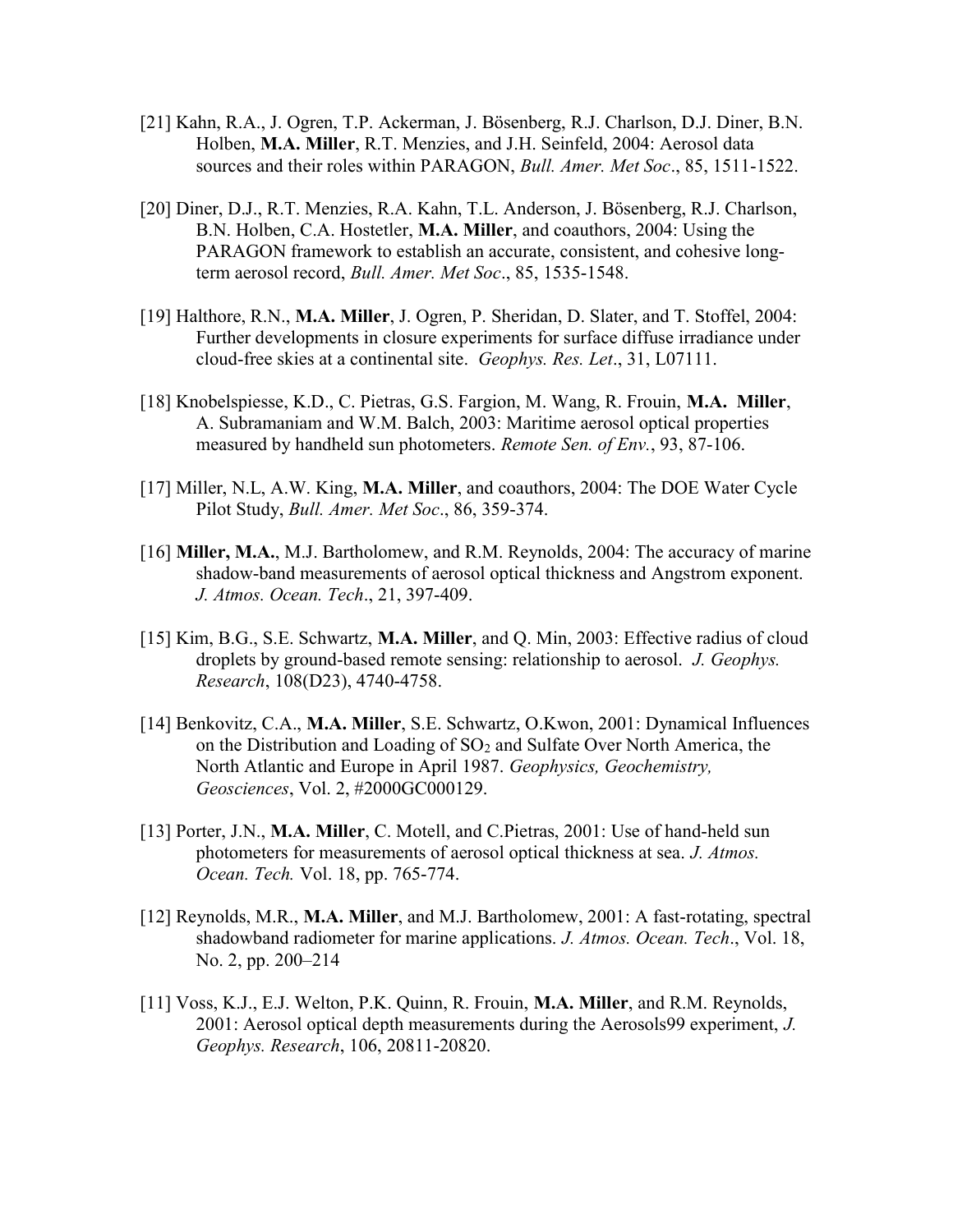- [10] Quinn, P.K., D.J. Coffman, T.S. Bates, T.L. Miller, J.E. Johnson, E.J. Welton, C. Neusüss, M.A.Miller, and P. Sheridan: Aerosol Optical Properties during INDOEX 1999, 2001: Means,Variability, and Controlling Factors, J. Geophys. Research, 107(D18), 10.1029/2000JD000037, 2002.
- [9] Chin, H.S.N., D.J. Rodriguez, R.T. Cedarwall, C.C. Chuang, A.S. Grossman, J.J. Yio, Q. Fu, M.A. Miller, 2000: A microphysical retrieval scheme for continental lowlevel stratiform clouds: impacts of the sub-adiabatic character on microphysical properties and radiation budgets. Monthly Weather Review, Vol. 128, No. 7, pp. 2511–2527.
- [8] Clothiaux, E.E., K.P. Moran, B.E. Martiner, T.P. Ackerman, G.G. Mace, T.Uttal, J. H. Mather, K. Widener, M.A. Miller, and D.J. Rodriguez, 1999: The atmospheric radiation measurement program cloud radars, part 1: operational modes. J. Atmos. Ocean. Tech. Vol. 16, No. 7, pp. 819–827.
- [7] Clothiaux, E.E. T.P. Ackerman, G.G. Mace, K.P Moran, R.T. Marchand, M.A. Miller, and B.E. Martner, 1998: Objective determination of cloud heights and radar reflectivities using a combination of active remote sensors at the ARM CART sites. Journ. Appl. Meteor. Vol. 39, No. 5, pp. 645–665.
- [6] Miller, M.A., M.P. Jensen, and E.E. Clothiaux, 1998: Diurnal cloud and thermodynamic variations in the stratocumulus transition regime: a case study using in situ and remote sensors. J. Atmos. Sci., 55, 2294-2310.
- [5] Miller, M.A., J. Verlinde, C. Gilbert, G. Lehenbauer, J. Tongue, E.E Clothiaux, 1998: Detection of non-precipitating clouds with the WSR-88D: a theoretical and experimental survey of capabilites and limitations. Weather and Forecasting.,13,1046-1062.
- [4] Miller, M.A. and B.A. Albrecht, 1995: Surface-based observations of mesoscale cumulus-stratocumulus interaction during ASTEX. J. Atmos. Sci., 16, 2809-2826.
- [3] Clothiaux, E.E., M.A. Miller, B.A. Albrecht, T.A. Ackerman, J. Verlinde, D.M. Babb, R.M.Peters, and W.J. Syrett, 1995: An evaluation of a 94-GHz radar for remote sensing of cloud properties. J. Atmos. Ocean. Tech., 12, 201-229.
- [2] Fairall, C.W., J.B. Edson and M.A. Miller, 1990: Heat Fluxes, Whitecaps, and Sea Spray. Surface Waves and Fluxes Vol.1-Current Theory. edited by G.L. Geernaert and W.J.Plant, Kluwer Academic Publishers, 173-208.
- [1] Borrmann, S.H., K.L. Davidson and M.A. Miller, 1987: Aerosol size distributions in the marginal ice zone during the 1983 marginal ice zone experiment. J. Geophys. Res., 92, 6971-6976.

#### Presentations Since 2000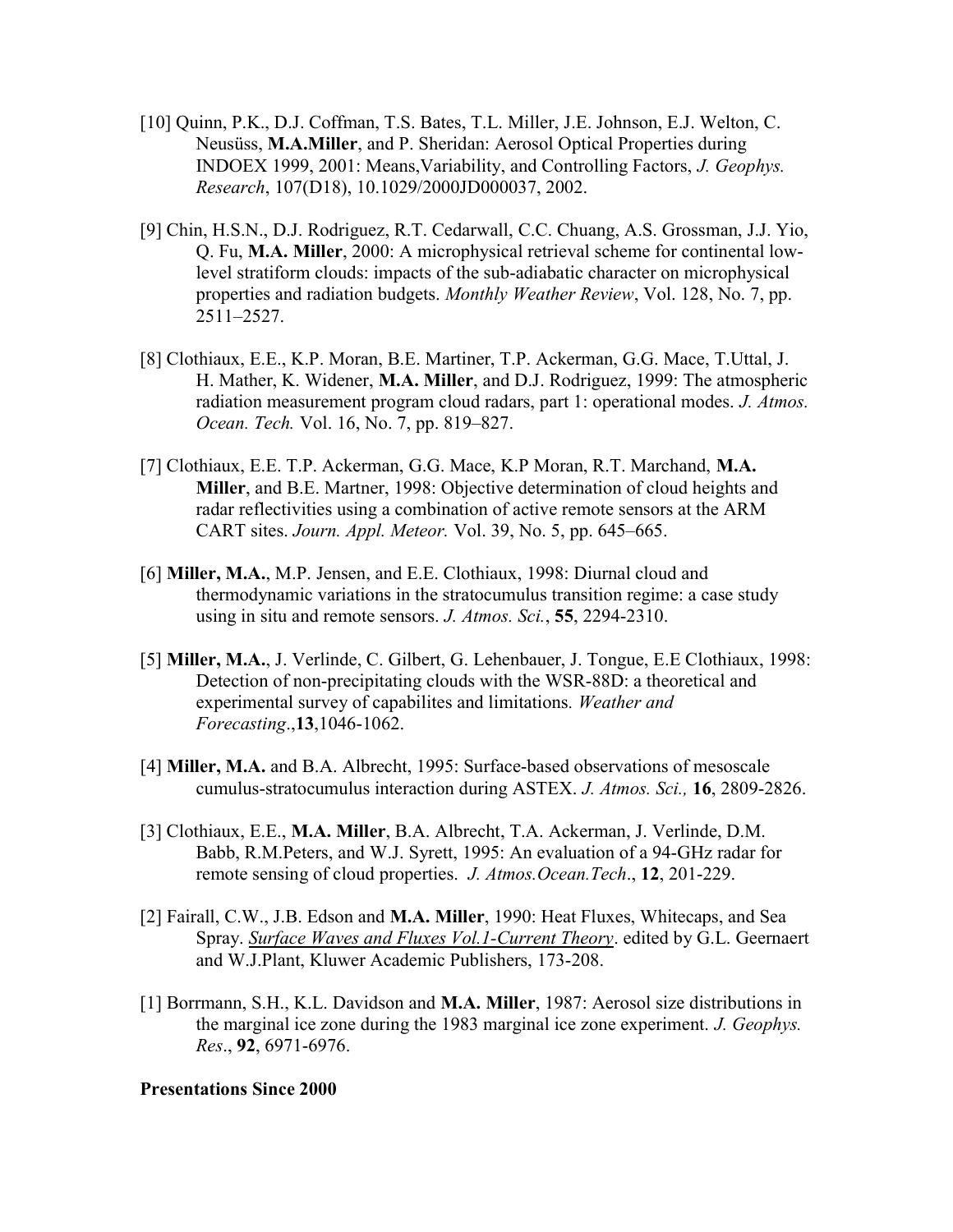| 2019 | - A Three-Year Study of the Summertime Thermodynamic, Cloud, Sub-<br>Cloud Turbulent Kinetic Energy, and Sub-Cloud Mixing Length from<br>ENA Site-DOE Atmospheric Systems Research PI Meeting, June 10–13,<br>2019, Rockville, MD.                                                                                                                                                                                                                                                                                                                                                                                                                                                                                        |
|------|---------------------------------------------------------------------------------------------------------------------------------------------------------------------------------------------------------------------------------------------------------------------------------------------------------------------------------------------------------------------------------------------------------------------------------------------------------------------------------------------------------------------------------------------------------------------------------------------------------------------------------------------------------------------------------------------------------------------------|
| 2018 | - New Perspectives on Marine Stratocumulus over the Eastern North<br>Atlantic (invited, State University of New York at Stony Brook, October<br>17).                                                                                                                                                                                                                                                                                                                                                                                                                                                                                                                                                                      |
| 2017 | - Eastern north Atlantic (ENA) Graciosa Island ARM Facility-An<br>Opportunity for International Cooperation on Ocean/Atmospheric<br>Sciences (invited, E. Azevado, K. Nitschke, P. Ortega, and M.A. Miller—<br>presented by Azevado, Round Table and Workshop on German-<br>Portuguese Cooperation in Research held at the German Research Centre<br>for Geosciences, Building H, Telegrafenberg, 14473 Potsdam on 22 May,<br>2017)<br>-Eastern north Atlantic (ENA) Graciosa Island ARM Facility-An<br>Opportunity for International Cooperation on Ocean/Atmospheric<br>Sciences (invited, E. Azevado, K. Nitschke, P. Ortega, and M.A. Miller—<br>presented by Azevado, International Workshop on Marine & Atmospheric |
| 2016 | Sciences in West Africa. Mindelo, Cabo Verde, Nov. 12-17, 2017)<br>-Global Climate Change Forecasts: Partly Cloudy with a Chance of<br>Progress (invited, City College of New York, September 23, 2016)<br>-Solving the Cloud and Radiation Conundrum (invited, Rutgers Climate<br>Institute, October 7, 2016)                                                                                                                                                                                                                                                                                                                                                                                                            |
| 2014 | -The Climate of the West African Sahel: A Perspective from<br>Observations, Global Climate Models, and the Drinking Water Adviser<br>(invited, NASA Goddard Institute for Space Studies, May 30, Manhattan,<br>NY)<br>-Relevant Findings and Scientific Tasks for the Eastern North Atlantic<br>(ENA) Graciosa Island ARM Facility (invited, January 30, 2015,<br>University of Lisbon, Lisbon, Portugal).<br>-A Synopsis of ARM Measurements at the Eastern North Atlantic Site<br>(invited, January 30, 2015, University of Lisbon, Lisbon, Portugal).                                                                                                                                                                  |
| 2013 | - St/Sc/Cu Cloud Processes Breakout Session, Charter and Overview of<br>Low Cloud Science, ASR Science Team Meeting, Potomac, Maryland,<br>March 21<br>- Clouds and Climate: New Strategies to Address Old Questions (keynote<br>speaker, 50 <sup>th</sup> Anniversary Meeting of the Korean Meteorological Society,<br>April 18, Seoul, Korea)                                                                                                                                                                                                                                                                                                                                                                           |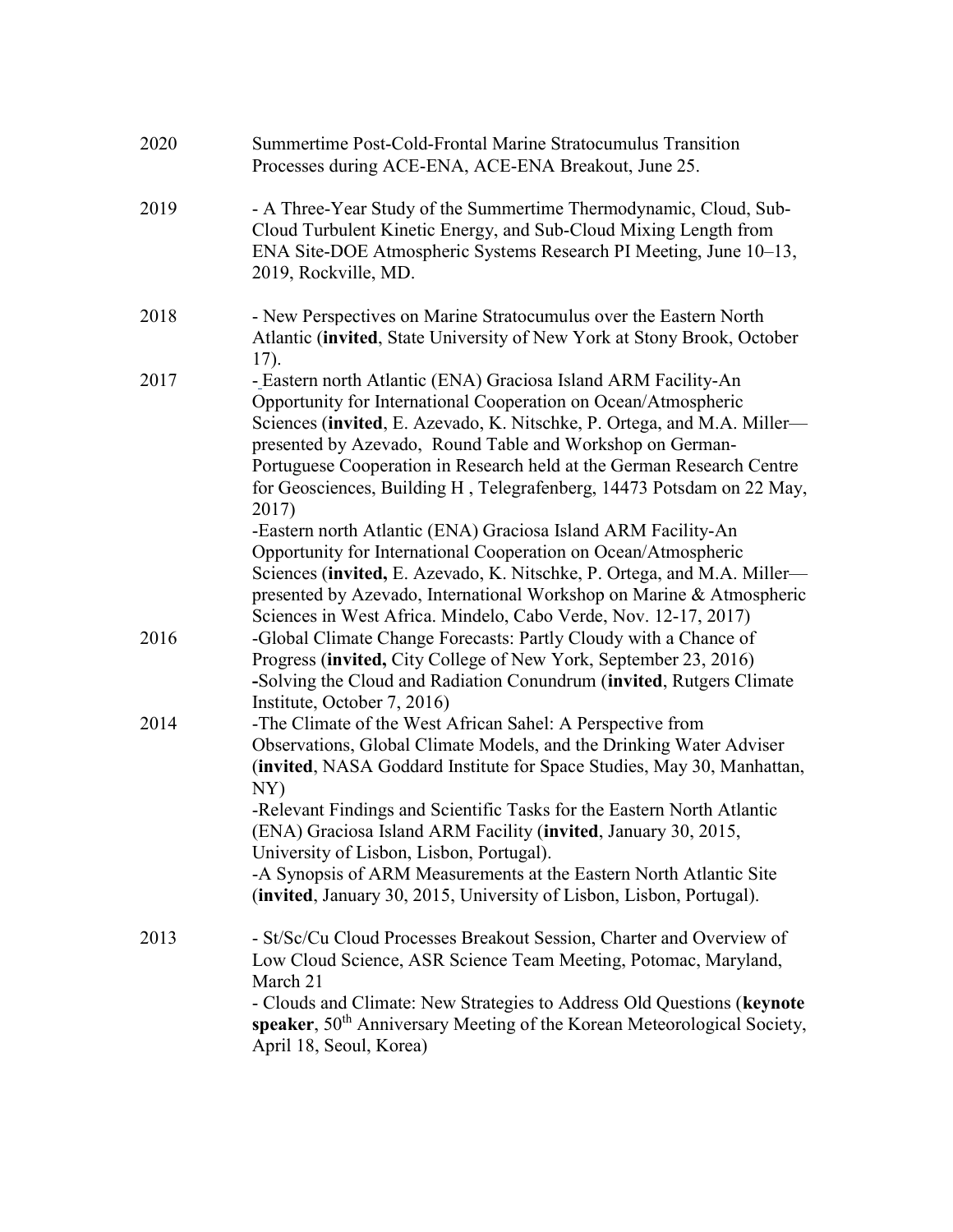|      | - Superstorm Sandy; A Perspective from Ground Zero (invited, Experts<br>Forum, Korea Institute of Atmospheric Prediction Systems, April 17,<br>Seoul, Korea)                                                                                                                                                                                                                                                                                                                                                                                                                                                                                                                                                                                                                                                                                                                                                                                                                                                                                                                                                                                                                                                                                                                                                |
|------|-------------------------------------------------------------------------------------------------------------------------------------------------------------------------------------------------------------------------------------------------------------------------------------------------------------------------------------------------------------------------------------------------------------------------------------------------------------------------------------------------------------------------------------------------------------------------------------------------------------------------------------------------------------------------------------------------------------------------------------------------------------------------------------------------------------------------------------------------------------------------------------------------------------------------------------------------------------------------------------------------------------------------------------------------------------------------------------------------------------------------------------------------------------------------------------------------------------------------------------------------------------------------------------------------------------|
| 2012 | - Unraveling the Life Cycle of Low Clouds (invited, ASR Working Group<br>Meeting, November 1, Rockville, MD (V. Ghate presented)<br>- Cloud and Radiative Effects over West Africa using a Top-Down,<br>Bottom-Up Approach (invited, Brookhaven National Laboratory, June 5,<br>Upton, NY)                                                                                                                                                                                                                                                                                                                                                                                                                                                                                                                                                                                                                                                                                                                                                                                                                                                                                                                                                                                                                  |
| 2011 | - On the Real and Simulated Life of Photons over the West African Sahel-<br>Rutgers University, November 18<br>- Morphology and Dynamics of Non-precipitating Marine Fair Weather<br>Cumulus Clouds, V.P. Ghate and M.A. Miller (invited, ASR STM, Miller<br>presented)                                                                                                                                                                                                                                                                                                                                                                                                                                                                                                                                                                                                                                                                                                                                                                                                                                                                                                                                                                                                                                     |
| 2010 | -Integrity of Global Climate Model Simulations of the West African<br>Climate<br>-Lamont-Doherty Observatory of Columbia University (invited)<br>-University of Illinois (invited)<br>-Purdue University (invited)                                                                                                                                                                                                                                                                                                                                                                                                                                                                                                                                                                                                                                                                                                                                                                                                                                                                                                                                                                                                                                                                                          |
| 2009 | - On the performance of the IPCC and NCAR climate models in West<br>Africa (invited), Atmospheric Systems Research (ASR), Cloud Modeling<br>Working Group Meeting, September 29, Boulder, CO.<br>-To See or Not to See: Adventures in Visibility (invited), Federal Aviation<br>FAA Team Aviation Safety Seminar, May 19, Middletown HS South.<br>- Miller, M.A. Controls on the Atmospheric Radiative Divergence Budget<br>in West Africa, 3rd International African Monsoon Multidisciplinary<br>Analysis Conference, July 20-24, Ouagadougou, Burkina Faso, Africa<br>(presentation by P. Lamb)<br>-RADAGAST Reprise: new results from West Africa, (invited), ARM<br>Science Team Meeting, Louisville, KY, April 2<br>-AMF MBL-CAP Site Selection: Clouds, Aerosol, Precipitation in the<br>Marine Boundary Layer (CAP-MBL) Breakout Session, ARM Science<br>Team Meeting, Louisville, KY, (April 2).<br>-An AMF Ancillary Site on Pico Island, Azores: MBL-CAP Breakout<br>Session, ARM Science Team Meeting, Louisville, KY (April 2)<br>-Cloud Properties Working Group Meeting: shallow convection as a<br>CPWG initiative, ARM Science Team Meeting, Louisville, KY (April 1)<br>-ARM Science and Infrastructure Steering Committee Meeting, ARM<br>Science Team Meeting, Louisville, KY (April 3) |
| 2008 | -DOE ARM Cloud Properties Working Group, Landsdowne, VA<br>(November 12-13): A case for shallow convection as an ARM science<br>question; final plenary (November 13).                                                                                                                                                                                                                                                                                                                                                                                                                                                                                                                                                                                                                                                                                                                                                                                                                                                                                                                                                                                                                                                                                                                                      |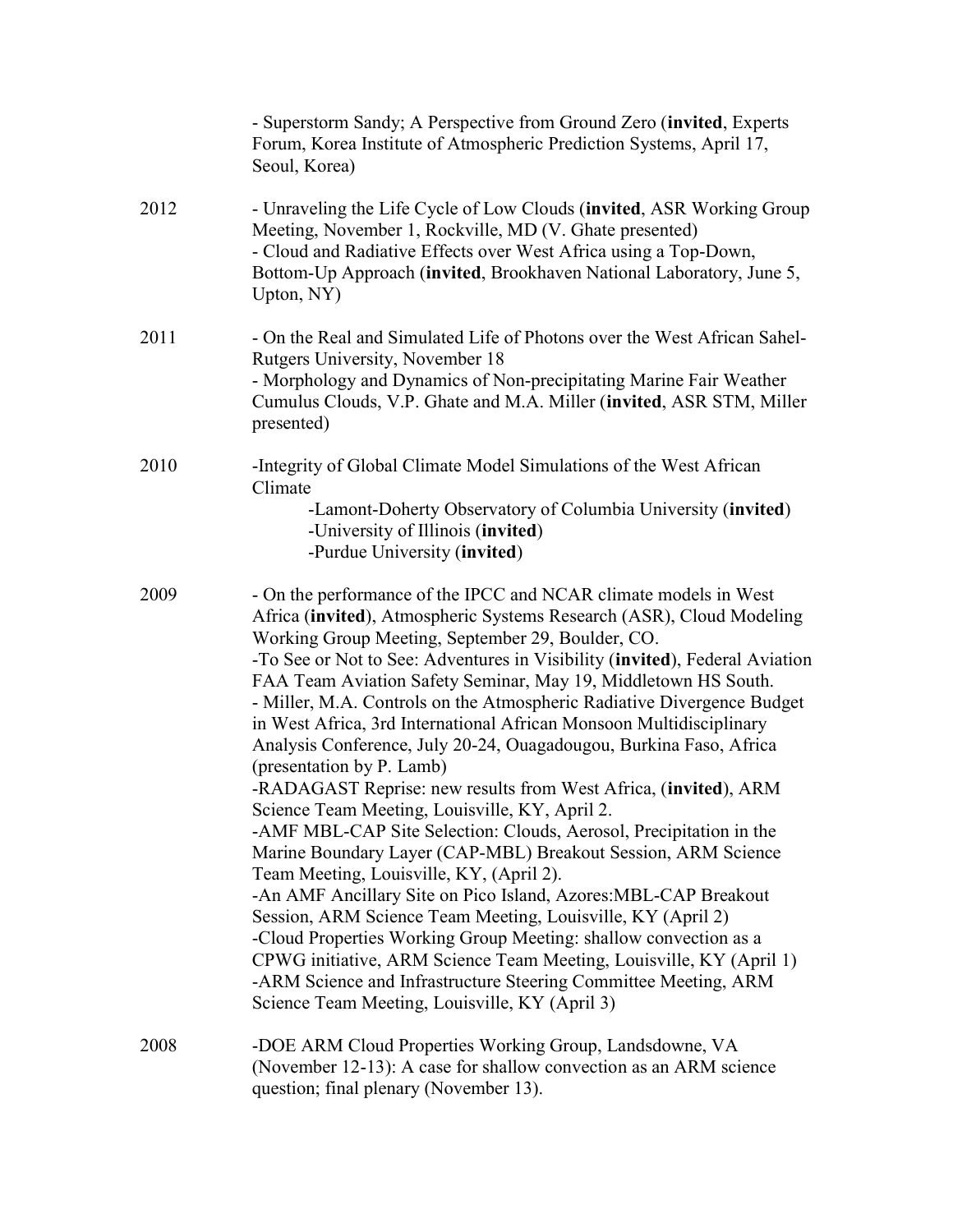-American Geophysical Union Spring Meeting, Ft. Lauderdale, FL (May 27-30): The Cloud and Land Surface Interaction Campaign: CLASIC

#### (May 29, Session H43D, invited)

-US Consulate, Lisbon Portugal: The US Department of Energy's ARM Mobile Facility: Monitoring Marine Stratocumulus at Graciosa, Azores; US Consulate Staff, (August 5)

-Monmouth Flying Club: ''To See or Not to See: Adventures in Visibility''; (April 19, invited).

-ARM Heating Rate Profile Workshop (January 8)-University of Niamey, Niger, Africa: Subject: An ARM Mobile Facility Primer (January 16-17: rescheduled due to travel restriction)

-Cloud and Land-Surface Interaction Campaign (CLASIC) Planning Meeting, Dallas, TX; Overview of CLASIC (February 1)

-NASA Goddard Institute for Space Studies: Subject: Regimes within the First Aerosol Indirect Effect (February 9, invited)

-ARM Science Team Meeting: Cloud Droplet Nucleation and Aerosol Indirect Effects (March 26)

-ARM Science Team Meeting: The Cloud and Land-Surface Interaction Campaign (CLASIC) (March 28)

- The ARM Mobile Facility: Cloud and Aerosol Interaction Science Institute of Atmospheric Science, Chinese Academy of Science, Beijing, China (April

## 18, invited)

-Nanjing Institute of Geography and Limnology, Chinese Academy of Science, Nanjing, China: The ARM Mobile Facility: Cloud and Aerosol Interaction Science (April 20, invited)

-Lanzhou University, Lanzhou, China: The ARM Mobile Facility: Cloud and Aerosol Interaction Science (April 23, invited)

- The Cloud and Land Surface Interaction Campaign (CLASIC): (invited) American Geophysical Union Spring Meeting (May 22-25)

- The Cloud and Land Surface Interaction Campaign (CLASIC), Division Seminar, Brookhaven National Laboratory (early July)

- Greenland as a potential new ARM Site, DOE ARM Futures Meeting, Reston, VA (October 31-November 1)

-Early Results from the Cloud and Land Surface Interaction Campaign (CLASIC), DOE ARM Science Team Executive Committee Meeting, December 17

2006 -Convective Orographic Precipitation Study Organizing Workshop (COPS): The ARM Mobile Facility (invited; presented by Dr. Dave Turner, University of Wisconsin on my behalf)

-African Monsoon Multi-disciplinary Analysis US Workshop: The ARM Mobile Facility in West Africa (invited)

-African Monsoon Multi-disciplinary Analysis US Workshop: The Cloud and Land Surface Interaction Campaign (invited)

-US Interagency Water Cycle Steering Committee, Washington, D.C., The Cloud and Land Surface Interaction Campaign (invited)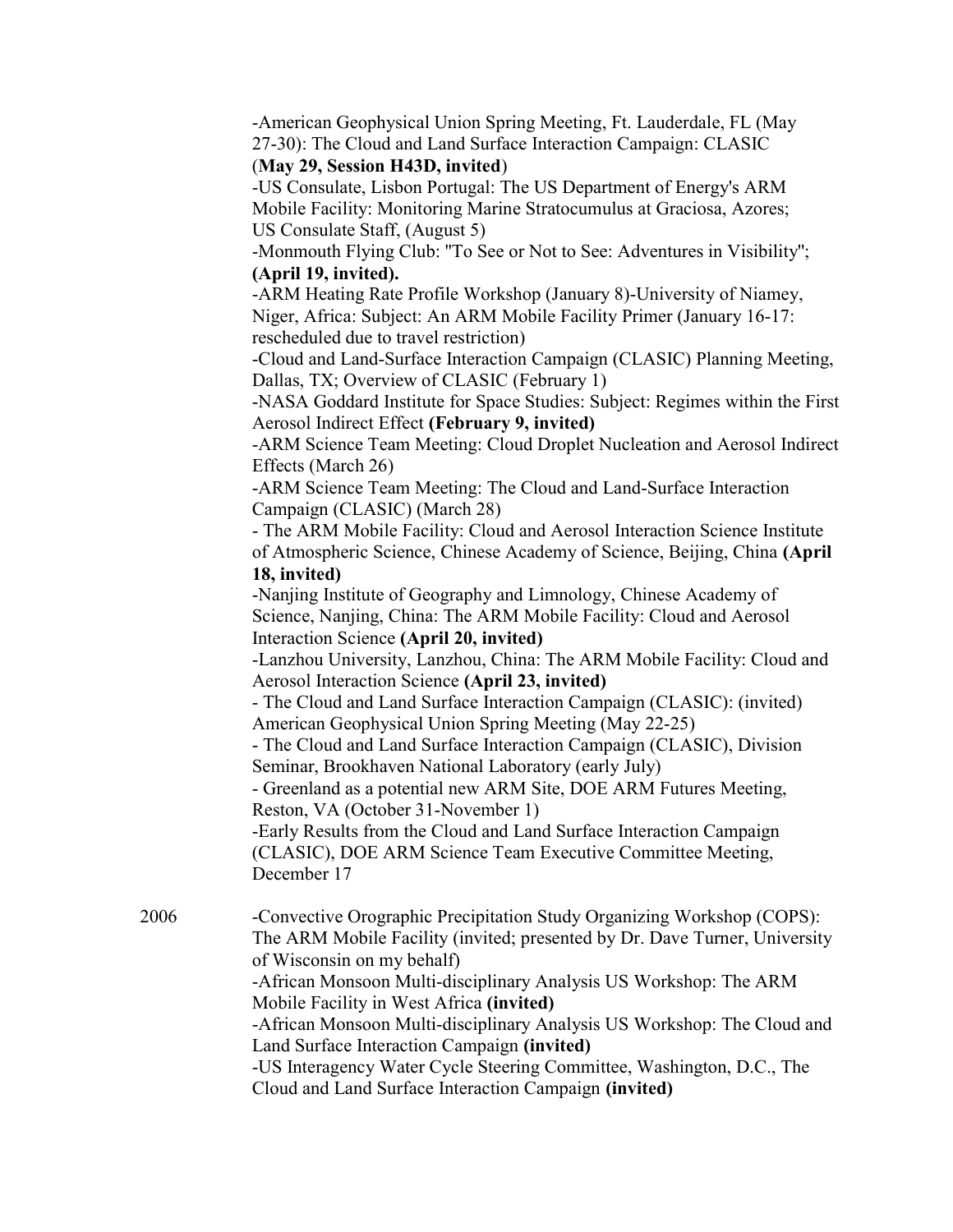|      | -ARM Science Team Meeting, Albuquerque, NM: The ARM Mobile Facility                                                                                                                                                                                                                                                                                                                                                                                                                                                                                                            |
|------|--------------------------------------------------------------------------------------------------------------------------------------------------------------------------------------------------------------------------------------------------------------------------------------------------------------------------------------------------------------------------------------------------------------------------------------------------------------------------------------------------------------------------------------------------------------------------------|
| 2005 | The Hyperspectral Imaging and Sounding of the Environment (HISE) Topical<br>Workshop: Toward Continuously Remotely Sensed Cloud Microphysical<br>Structure for the Calculation of Heating Rate Profiles (invited)<br>-ARM Science Team Meeting: The Influence of Stability on Cloud Droplet<br>Effective Radius and Determined by Ground-based Remote Sensing (invited)<br>-ARM Science Team Meeting: The ARM Mobile Facility (AMF)<br>-ACHMED and IRD, West African Meteorological Agencies: The ARM<br>Mobile Facility                                                       |
| 2004 | -NASA Goddard Institute for Space Studies: The ARM Broadband Heating<br>Rate Profile Project (invited)<br>-BNL Executive Management Invited Lecture: Remote Sensing of Clouds<br>(invited)<br>-Princeton Geophysical Fluid Dynamics Laboratory: Aerosols over the<br>World's Oceans (invited)<br>-ARM Cloud Products: GEWEX Cloud Workshop, Reading, England<br>(invited)<br>- Cloud and Land Surface Interactions: A Proposal for an Intensive<br>Observation Period to the ARM Cloud Properties Working Group: ARM<br>Cloud Properties Working Group Meeting                 |
| 2003 | -Active Remote Sensing of Cloud Layers (ARSCL) Statistics: a value-added<br>product, ARM Cloud Properties Working Group<br>-ARM Value-Added Cloud Products: ARM Cloud Properties Working Group<br>(annual report)                                                                                                                                                                                                                                                                                                                                                              |
| 2002 | -Brookhaven Lecture: Clouds and Climate through a Soda Straw (invited)<br>-Stevens Institute: Aerosols over the World's Oceans (invited)<br>-Goddard Space Flight Center: Aerosol Optical Thickness and Angstrom<br>Exponent from a Marine Fast-Rotating Shadow-band Radiometer<br>-Water cycle variability in a small watershed: a one-month comparison of<br>modeled and measured precipitation over the Southern Great Plains, American<br>Meteorological Society Annual Meeting.<br>-ARM Value-Added Cloud Products: ARM Cloud Properties Working Group<br>(annual report) |
| 2001 | -Development of a Regional Water and Energy Science Program: Laboratory-<br>Directed Research and Development Review Committee<br>-ARM Value-Added Cloud Products: ARM Cloud Properties Working Group<br>(annual report)                                                                                                                                                                                                                                                                                                                                                       |
| 2000 | -The DOE Water Cycle Pilot Study: USGCRP Water Cycle Steering<br><b>Committee Meeting</b>                                                                                                                                                                                                                                                                                                                                                                                                                                                                                      |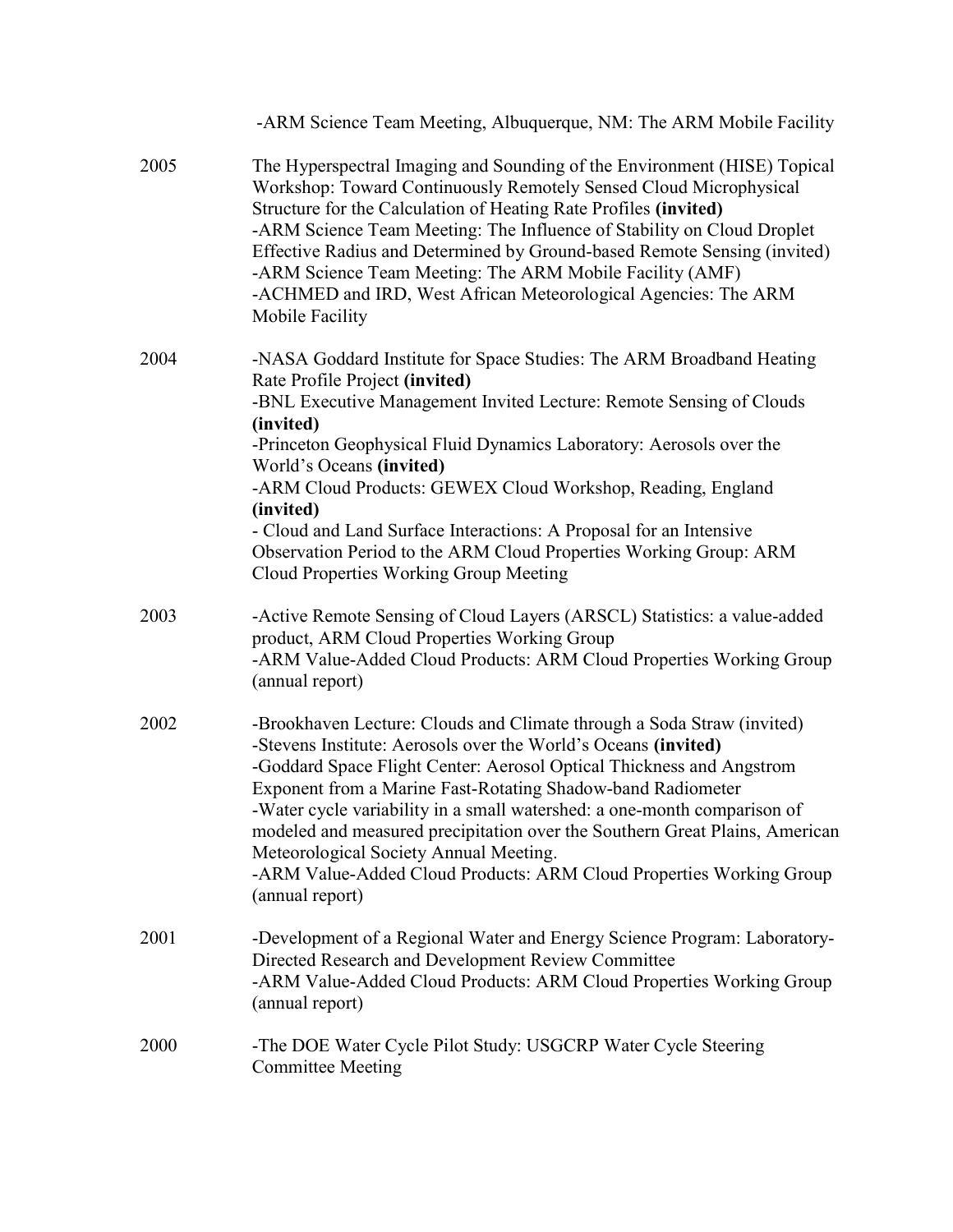-ARM Value-Added Cloud Products: Cloud Properties Working Group (annual report)

#### Posters (2014-2017)

#### Student Posters

- Collow, A. and M.A. Miller, 2018: Characterizing Differences in the Aerosol Plume and Cloud Structure over Ascension Island during the 2016 and 2017 Biomass Burning Seasons, ASR PI Meeting, Vienna, VA, March 19-23.
- Trabachino, L.C., M.A. Miller and A.M. Collow: The Influence of the Formulation of Parameterized Convective Processes on Global Climate Model Simulations of the West African Monsoon, Poster A21H-2251, Dec. 12, 2017, American Geophysical Union Fall Meeting, New Orleans, LA.
- Miller, M.A. and M.K. Rad, How Drizzle Evaporation Impacts Below-Cloud Turbulent Kinetic Energy in Transition Marine Stratocumulus, March 13, 2017, Atmospheric Systems Research PI Meeting, Tysons Corner, VA.
- Collow. A.M. and M.A. Miller, 2015: The Seasonal Cycle of the Radiation Budget and Cloud Radiative Effect in the Amazon Rainforest of Brazil, Poster A33G-0251, Dec. 15, 2015, American Geophysical Union Fall Meeting, San Francisco, CA.
- Collow, A.M., M.A. Miller, and L.C. Trabachino, 2015: An Analysis of Clouds and Radiation from the First Year of Measurements from GOAmazon2014/15., March 16-20, 2015, Vienna, VA.
- Trabachino, L.C and M.A. Miller, 2014: Thermodynamic Profiling Capabilities of Microwave Radiometer Profilers in Various Locations of Interest for Atmospheric Model Development, Atmospheric System Research PI Meeting, March 10-13, 2014, Potomac, MD.

## Other Posters (2014-2018)

- Miller, M.A., Rad, M., Wood, R, Kollias, P., Azevedo, E., 2018 Measurements of the Turbulence Master Length Scale Profile in Summertime Eastern North Atlantic Marine Boundary Layer Clouds, ASR PI Meeting, Vienna, VA, March 19-23
- Miller, M.A., 2018: How Drizzle Evaporation Impacts Below-Cloud Turbulent Kinetic Energy in Transition Marine Stratocumulus, ASR PI Meeting, Vienna, VA, March 13-17.
- Jensen, M.P., M.A. Miller, and J. Wang, 2017: Boundary Layer Thermodynamics and Cloud Microphysics for a Mixed Stratocumulus and Cumulus Cloud Field Observed during ACE-ENA, Poster A43B-2454, Dec. 14, 2017, American Geophysical Union Fall Meeting, New Orleans, LA.
- E. Azevedo; K. Nitschke; P. Ortega; M.A. Miller Eastern North Atlantic (ENA) Graciosa Island ARM Facility cloud aerosol precipitation interactions research platform - Atlantic Interactions - Integrating Space, Climate, Oceans and Data Sciences through North-South / South-North Cooperation - High-level Industry-Science-Government Dialogue Towards the Atlantic International Research Center (AIR Center) - Terceira, Azores, 20-21 April 2017.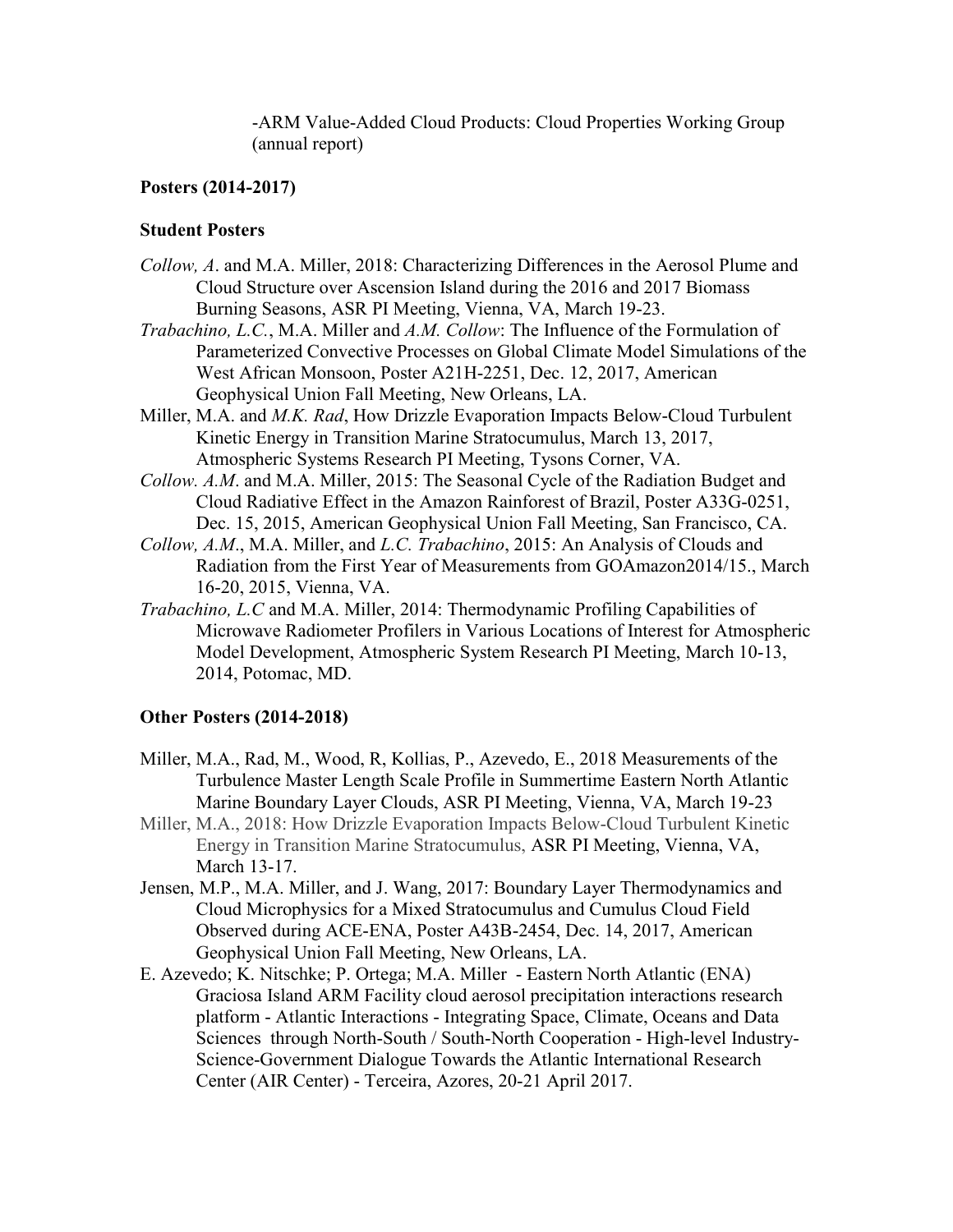- Wood, R., P.Kollias, M.A. Miller, and Co-Authors, 2016: The Eastern North Atlantic ARM Site: Clouds, Aerosols and Their Interactions in the Remote Marine Boundary Layer, May 5, 2016, Atmospheric Systems Research PI Meeting, Vienna, VA.
- Avevado, E., K. Nitschke, M.A. Miller and Co-Authors, 2016: Major Additions to the Eastern North Atlantic Site, May 5, 2016, Atmospheric Systems Research PI Meeting, Vienna, VA.
- Ghate, V.P, M.A. Miller, and B.A. Albrecht, 2014: On the Dynamics and Radiation of Cumulus-topped Marine Boundary Layers. Atmospheric System Research PI Meeting, March 10-13, 2014, Potomac, MD.
- Miller, M.A., B. Raney, V.P. Ghate, and S. Decker, 2014: A Large Eddy Simulation of Cloud Radar Observations, Atmospheric System Research PI Meeting, March 10- 13, 2014, Potomac, MD.
- Azavedo, E., K. Nitschke, Ortega, P., M.A. Miller and co-authors, 2016: Major Additions to the Eastern North Atlantic Site, May 2-5, 2016, Vienna, VA.
- Wood, R., P. Kollias, M.A. Miller, and co-authirs, 2016: The Eastern North Atlantic ARM Site: Clouds, Aerosols, and their Interactions in the Marine Boundary Layer, May 2-5, 2016, Vienna, VA.

#### Community Service

-Journal Reviewer (journals served over the past five years): Journal of Geophysical Research (Atmospheres); Journal of Climate; Journal of the Atmospheric Sciences; Atmospheric Chemistry and Physics, Journal of Applied Meteorology and Climatology, Journal of Oceanic and Atmospheric Technology, Proceedings of the Royal Society, Reviews of Geophysics, Soil Science

| 2017-2018 | -Co-Principal Investigator: Aerosol Characterization Experiment-Eastern |
|-----------|-------------------------------------------------------------------------|
|           | North Atlantic (ACE-ENA)                                                |
|           | -Design missions for DOE Gulf Stream 1 research aircraft                |
|           | -Served as an on-site weather forecaster, June 2017, Terceira and       |
|           | Graciosa, Azores.                                                       |
| 2017      | -NASA Advanced Methods Proposal Review Panel, January 31-February       |
|           | 2 (Washington, DC)                                                      |
| 2016      | -DOE Atmospheric Systems Research Marine Low Clouds Workshop,           |
|           | January 27-29, Upton, NY                                                |
|           | -Chair-Precipitation Breakout Session                                   |
| 2015      | -Co-Chair, ASR Low Cloud Science Group (ongoing) - Chaired ASR          |
|           | Warm Low Clouds Working Group Meeting, November 18, Bethesda,           |
|           | MD.                                                                     |
|           | -ASR Proposal Review Panel, February 18, Rockville, MD                  |
| 2014      | -Co-Chair, ASR Low Cloud Science Group (ongoing)                        |
|           | - ASR Proposal Review Panel, April 9, Gaithersburg, MD                  |
|           | -DOE ASR Science and Infrastructure Steering Committee Meeting,         |
|           | March 13-14, Potomac, MD                                                |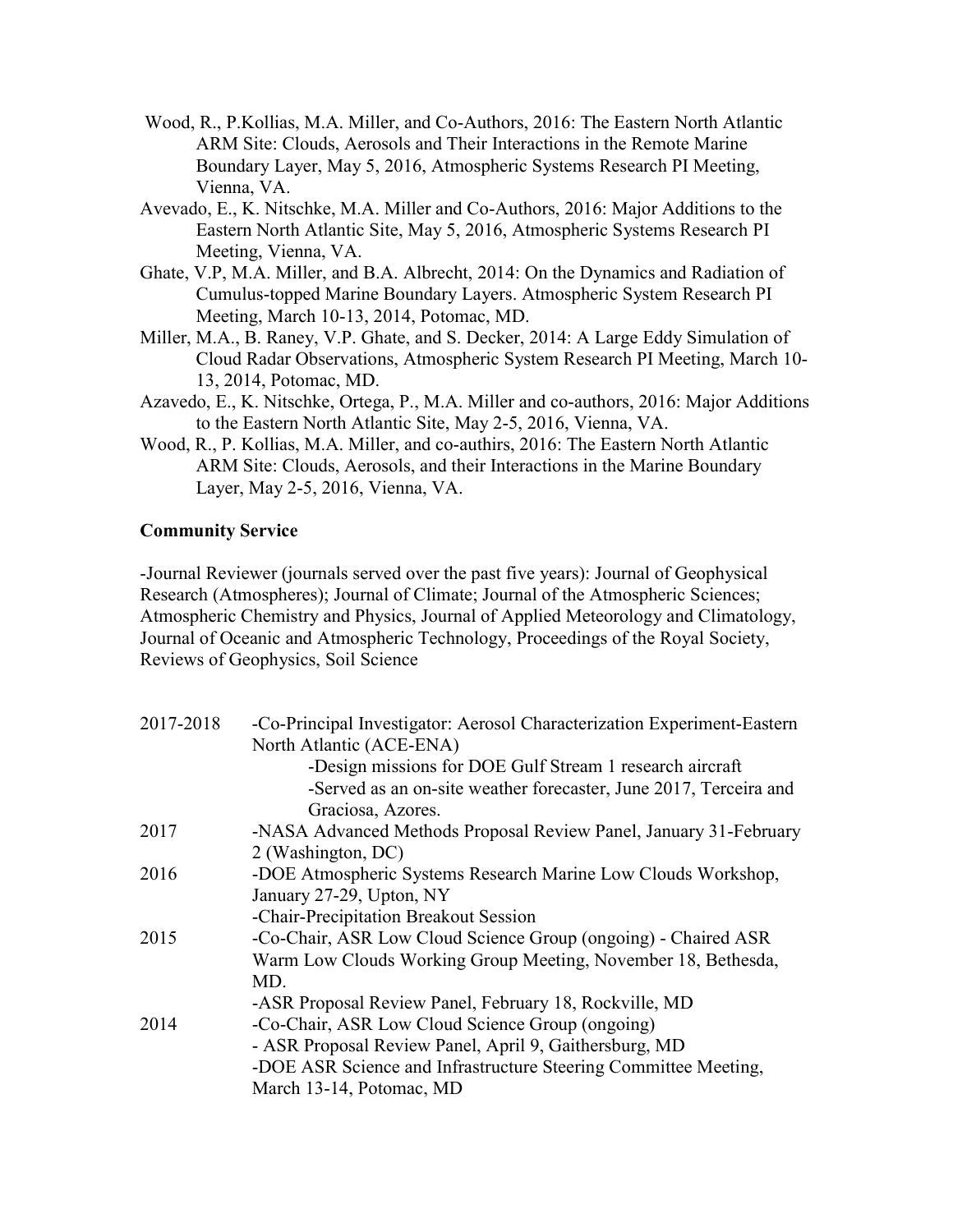|      | -Organized and conducted US-Brazilian Student Workshop for Go-         |
|------|------------------------------------------------------------------------|
|      | Amazon 2014-15 October 16-17, 2014 University of Amazonia, Manaus,     |
|      | Brazil.                                                                |
| 2013 | - Co-Chair, ASR Low Cloud Science Group (ongoing)                      |
|      | - ASR Proposal Review Panel, July 18, Gaithersburg, MD                 |
|      | -DOE ASR Science and Infrastructure Steering Committee Meeting,        |
|      | <b>March 21-22</b>                                                     |
| 2012 | - ASR Proposal Review Panel, May 30, Gaithersburg, MD                  |
|      | - Two-Column Aerosol Project (TCAP) Opening Ceremony, July 25,         |
|      | Cape Cod National Seashore, North Truro, MA                            |
|      | - DOE Scientific Focus Area (SFA) Review Pacific Northwest National    |
|      | Laboratory, August 28-30, College Park, MD                             |
|      | - DOE ASR Science and Infrastructure Steering Committee, August 21,    |
|      | Herndon, VA                                                            |
| 2011 | -GOAmazon2014 Scientific Workshop, August 26-27, Crystal City,         |
|      | Arlington, VA                                                          |
|      | -DOE ASR Science and Infrastructure Steering Committee                 |
|      | -DOE ASR program Mobile Facility Survey Team Brazilan Consular and     |
|      | site visit, Manaus, Brazil, March 14-18                                |
|      |                                                                        |
|      | -DOE ASR program Mobile Facility Survey Team Cape Cod, MA, April<br>25 |
| 2010 |                                                                        |
|      | -DOE ASR Science and Infrastructure Steering Committee                 |
|      | -DOE ARM program Mobile Facility Survey Team Indian Consular and       |
|      | site visit, Nainital, India, February 22-26.                           |
| 2009 | -DOE ARM Science and Infrastructure Steering Committee                 |
| 2008 | -DOE ARM Cloud Modeling Working Group Meeting, Princeton, NJ           |
|      | $(11/11-13)$                                                           |
|      | -DOE ARM program Mobile Facility Survey Team US Consular and site      |
|      | visit, Garciosa and San Miguel, Azores, Portugal, April 8-13.          |
|      | -DOE ARM Futures Meeting, Reston Virginia, October 21-22, Reston,      |
|      | VA.                                                                    |
|      | -Organizer and Chair: Cloud and Land Surface Interaction Experiment    |
|      | (CLASIC) First Annual Workshop, March 26-27, Norman, Oklahoma (25)     |
|      | participants).                                                         |
|      | -Co-Chair: Special Session on Radiative Atmospheric Divergence in West |
|      | Africa; Atmospheric Radiation Measurement Program Science Team         |
|      | Meeting, March 10-14, Norfolk, Virginia.                               |
|      | -Chair: Special Session on AMF Measurements during the Convective      |
|      | Orographic Precipitation Study (COPS); Atmospheric Radiation           |
|      | Measurement Program Science Team Meeting, March 10-14, Norfolk,        |
|      | Virginia.                                                              |
|      | -Chair: Special Session on Cloud and Land Surface Interaction          |
|      | Experiment (CLASIC); Atmospheric Radiation Measurement Program         |
|      | Science Team Meeting, March 10-14, Norfolk, Virginia.                  |
|      | -ARM Science Team Executive Committee Meeting, March 13-14,            |
|      | Norfolk, Virginia.                                                     |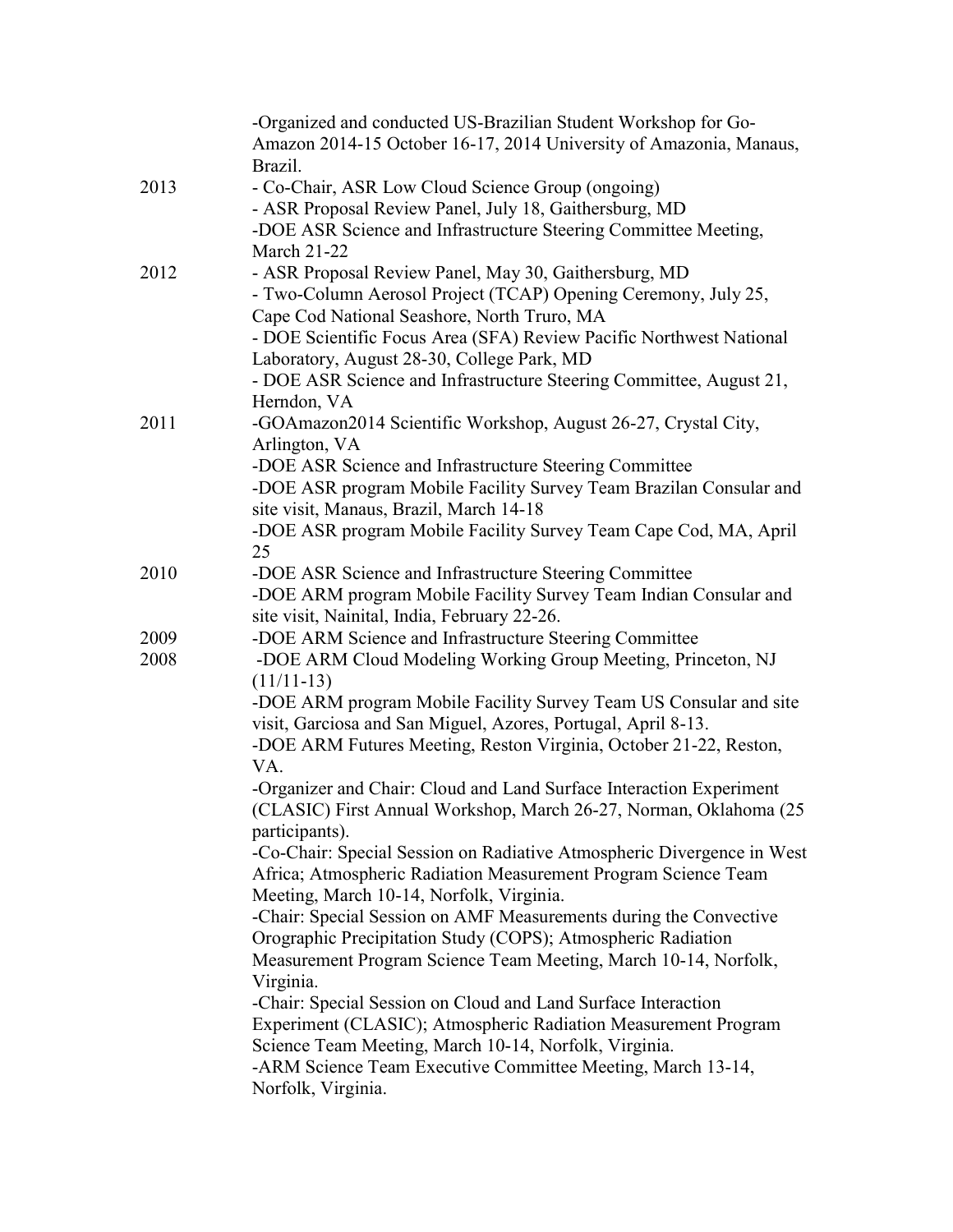| 2007      | -DOE ARM Futures Workshop—invited participant, Washington, DC<br>-Co-Chair, Land Surface Modeling Session, American Geophysical Union,   |
|-----------|------------------------------------------------------------------------------------------------------------------------------------------|
| 2004-2007 | Spring Session, Acapulco, Mexico<br>Principal Investigator: ARM Cloud and Land Surface Interaction Campaign<br>(CLASIC): June 8-30, 2007 |
|           | -Proposed experiment to examine land-surface cloud feedbacks                                                                             |
|           | -Developed Science Plan                                                                                                                  |
|           | -Multi-agency, multi-platform, budget approximately \$5.5M                                                                               |
|           | -Nine aircraft including NASA ER-2 and Helicopter Observation Platform                                                                   |
|           | (Duke University)                                                                                                                        |
|           | -Four land surface super sites                                                                                                           |
|           | -CIRPAS Rapid Scanning X-Band Radar and NSF CASA Array<br>-Enhanced radiosonde network                                                   |
| 2005      | Principal Investigator: Marine Stratus Radiation, Aerosol, and Drizzle<br>Experiment                                                     |
|           | -Won proposal competition for ARM Mobile Facility deployment                                                                             |
|           | - March-September 2005 at Pt. Reyes National Seashore, California<br>-High quality cloud/aerosol data set collected                      |
| 2003      | Co-founded the ARM Broadband Heating Rate Profile Focus Group                                                                            |
|           | - Project to continuously compute atmospheric column absorption with<br>realistic clouds                                                 |
| 2001-2005 | -United States Global Change Research Program Water Cycle Steering                                                                       |
|           | Committee<br>-International Geophysical Observing Strategy: Water Cycle Theme                                                            |
|           | Development                                                                                                                              |
|           | -Commissioned Report: The ARM Atmospheric Emitted Radiance<br>Interferometers                                                            |
| 2005      | -Organizing Committee: Hyperspectral Imaging and Sounding of the                                                                         |
|           | Environment                                                                                                                              |
| 2004      | -Faculty Search Committee-Marine Sciences Department (SUNY at Stony                                                                      |
|           | Brook)                                                                                                                                   |
| 2003-2008 | -DOE ARM Science Team Executive Committee                                                                                                |
| 2001      | -Water Cycle Dynamics and Prediction Program: Science Plan Development<br>Team                                                           |
| 1998-2003 | -Co-Chair, DOE ARM Cloud Properties Working Group (50 members)                                                                           |
| 1997-1999 | -Associate Editor: Weather and Forecasting (Remote Sensing-specialty)                                                                    |

# Service to Rutgers University

| 2020-2021 | -Department of Environmental Sciences Centennial Celebration Committee       |
|-----------|------------------------------------------------------------------------------|
| 2010-2012 | - Graduate Excellence Fellowship Committee (Chair, 2012)                     |
| 2010-2012 | - Physical and Mathematical Sciences and Engineering Area Committee          |
| 2008-2011 | - University Senator for the School of Biological and Environmental Sciences |
| 2008-2010 | - Chair, Environmental Science Computer Committee, (2008-2010)               |
| 2008      | -Rutgers Faculty Traveling Seminar, June 2-6, 2008                           |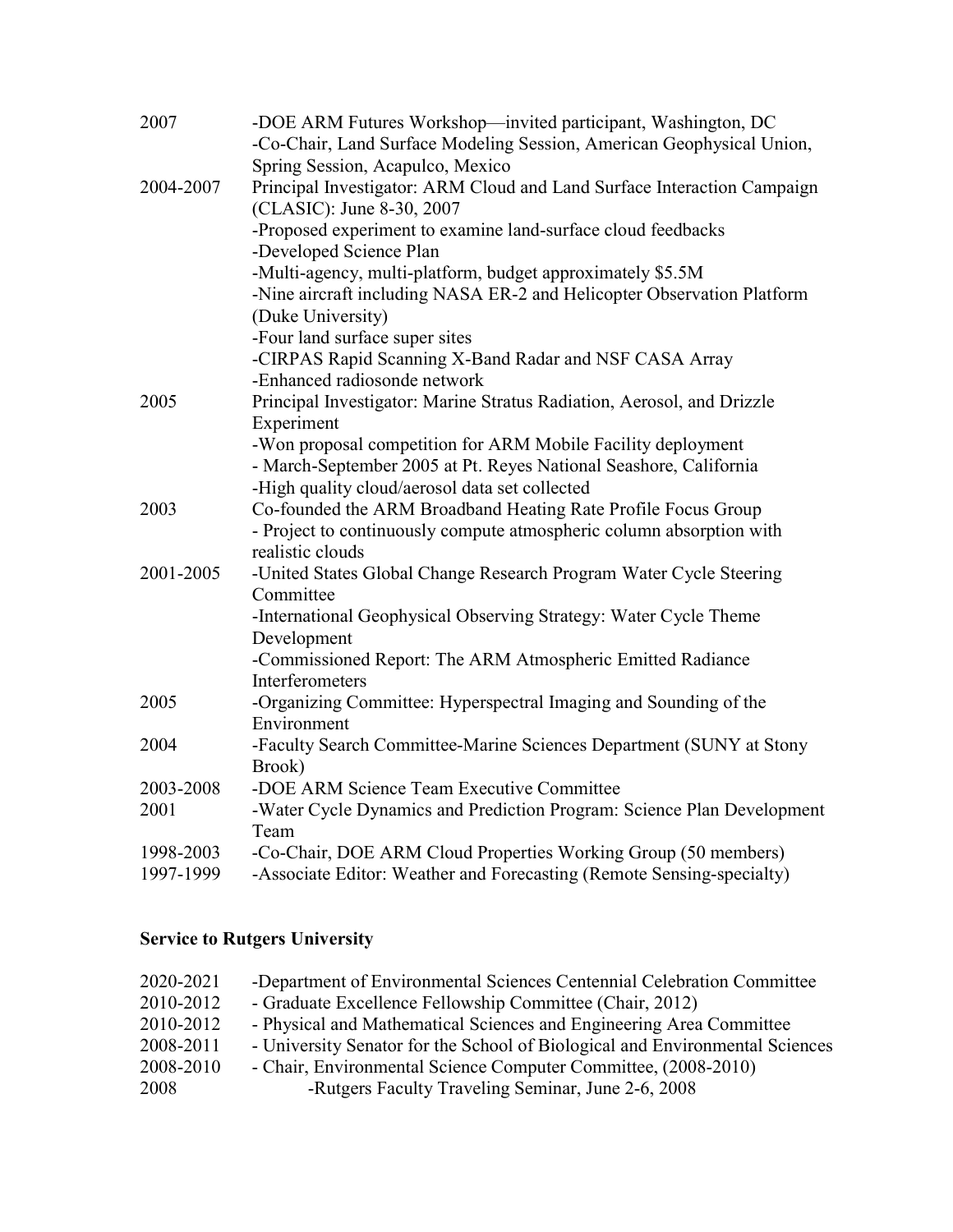#### Service to DOE and Brookhaven National Laboratory

-Written contribution to DOE ARM Futures Report: Greenland as a new fixed ARM Site

- -Supervised projects that met DOE quarterly metrics required by Office of Management and Budget
- -Represented ARM Chief Scientist at DOE Biological and Environmental Research Advisory Committee (BERAC): Climate Focus Scientific oversight committee for DOEs BER Division
- -BNL Cloud Properties Group that I led was responsible for 3 of 10 key research findings in past 5-years that were selected by DOE for presentation to BERAC (Coauthor on two of these projects)

-Organized multiple ARM Working Group Meetings

-Served on BNL Continuing Scientist Review Committee

#### Notable Projects and Contributions

| 2007      | -Supervised processing of cloud radar data from Pt. Reyes, CA: released to<br>community.                                                                                                                                                                                                                                                                                            |
|-----------|-------------------------------------------------------------------------------------------------------------------------------------------------------------------------------------------------------------------------------------------------------------------------------------------------------------------------------------------------------------------------------------|
| 2003      | -Implemented first continuous cloud microphysical retrieval algorithm based<br>on ARM data (MICROBASE).                                                                                                                                                                                                                                                                             |
| 2000      | -Created operational infrastructure and processed entire ARM Cloud radar<br>data set, Active Remote Sensing of Cloud Layers (ARSCL), which is the most<br>frequently requested of all products in the ARM Archive.                                                                                                                                                                  |
| 1998-2003 | NASA Sensor Inter-Comparison and Merger for Biological and<br>Interdisciplinary Ocean Studies (SIMBIOS)—The Marine Shadow-band<br><b>Network Database</b><br>-aerosol corrections for satellite ocean color<br>-Developed new technology (marine fast-rotating shadow-band radiometer)<br>-First system to measure aerosol optical properties at sea without stabilized<br>platform |
|           | -System deployed on 130 separate cruises resulting in the largest ocean<br>aerosol database collected to date—all oceans sampled during six year project<br>-SIMBIOS project concluded in 2003; technology still deployed on several<br>vessels                                                                                                                                     |
| 1994      | Associate Site Scientist: Monterey Area Ship Tracks Experiment<br>-Advised and participated in collection of cloud microphysical from ship                                                                                                                                                                                                                                          |
| 1992      | Site Scientist, Atlantic Stratocumulus Transition Experiment (ASTEX)<br>-Authored and Co-authored two of the first papers dealing with the use of 95-<br>GHz cloud radar in cloud-related climate research<br>-Designed and operated surface data acquisition system                                                                                                                |
| 1991      | Associate Site Scientist for First International Satellite Climatology Project<br>Regional Experiment<br>-First deployment of prototype 95-GHz Doppler Cloud Radar                                                                                                                                                                                                                  |